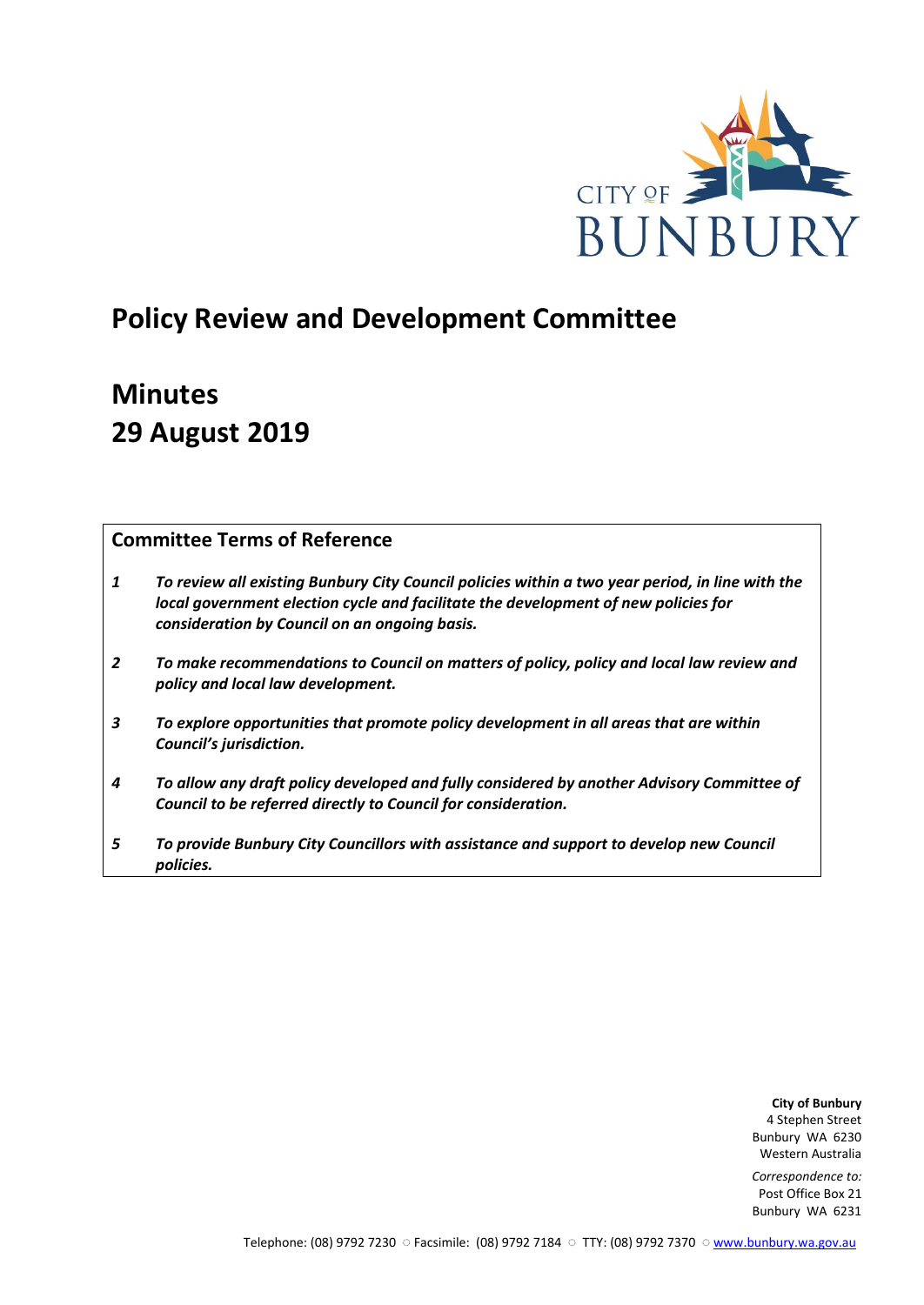

# **Policy Review and Development Committee**

# **Minutes**

**29 August 2019**

Members of the public to note that recommendations made by this committee are not final and will be subject to adoption (or otherwise) at a future meeting of the Bunbury City Council.

## **Table of Contents**

#### Item No **Subject** Subject **Page No. 2016**

| 1.               |      |                                                                                     |  |
|------------------|------|-------------------------------------------------------------------------------------|--|
|                  |      |                                                                                     |  |
| 2.               |      |                                                                                     |  |
| 3.               |      |                                                                                     |  |
| 4.               |      |                                                                                     |  |
|                  | 4.1  |                                                                                     |  |
|                  | 4.2  |                                                                                     |  |
| <u>5.</u>        |      |                                                                                     |  |
| 6.               |      |                                                                                     |  |
| $\overline{Z}$ . |      |                                                                                     |  |
| 8.               |      |                                                                                     |  |
|                  | 8.1  |                                                                                     |  |
|                  | 8.2  |                                                                                     |  |
|                  | 8.3  |                                                                                     |  |
| <u>9.</u>        |      |                                                                                     |  |
| 10.              |      |                                                                                     |  |
|                  | 10.1 |                                                                                     |  |
|                  | 10.2 |                                                                                     |  |
|                  | 10.3 |                                                                                     |  |
|                  | 10.4 |                                                                                     |  |
|                  | 10.5 |                                                                                     |  |
|                  | 10.6 |                                                                                     |  |
|                  | 10.7 | Review of Council Policy: Legal Representation for Elected Members and Employees 20 |  |
|                  | 10.8 |                                                                                     |  |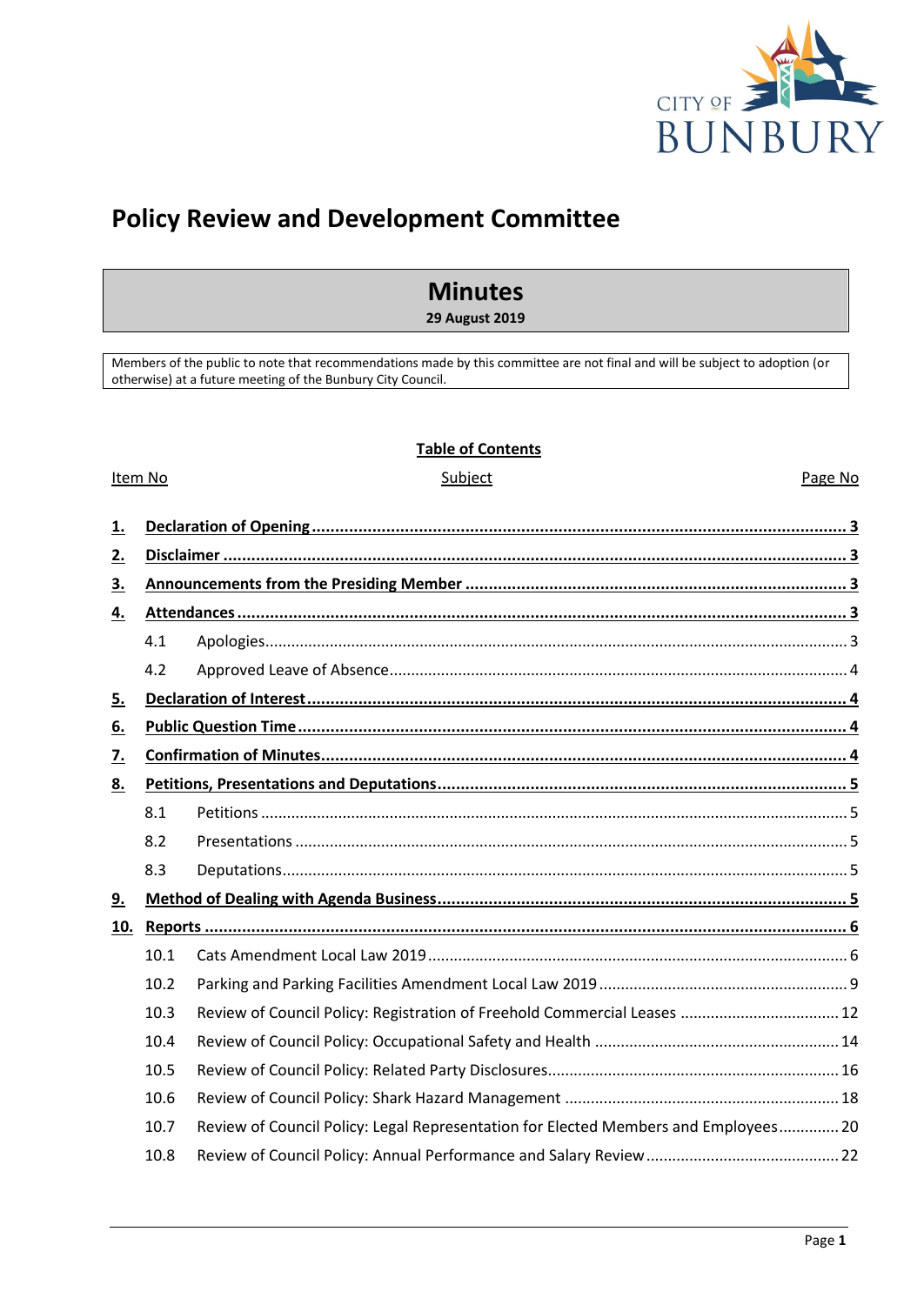<span id="page-2-0"></span>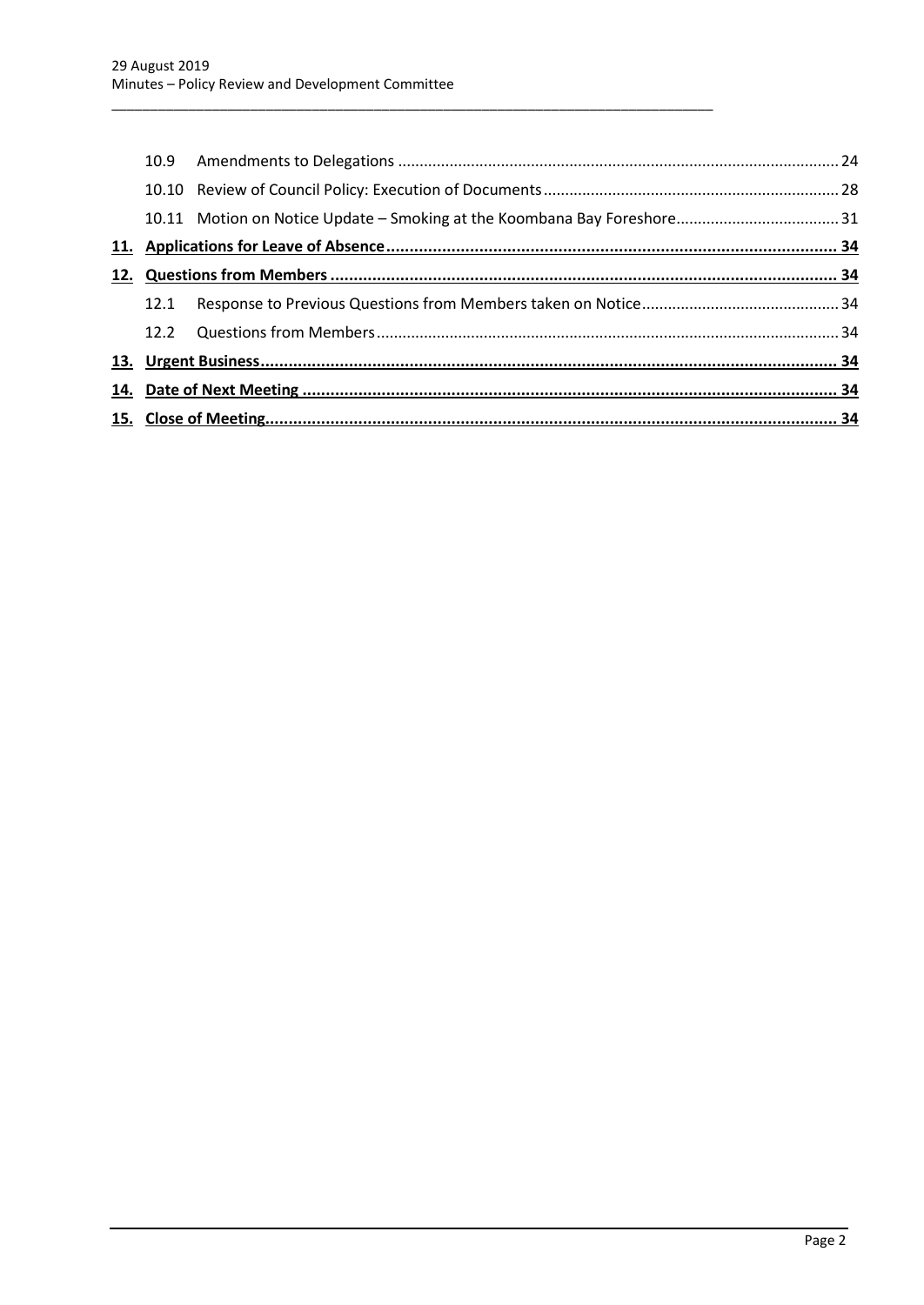# **1. Declaration of Opening**

The Presiding Member declared the meeting open at 10.34am.

\_\_\_\_\_\_\_\_\_\_\_\_\_\_\_\_\_\_\_\_\_\_\_\_\_\_\_\_\_\_\_\_\_\_\_\_\_\_\_\_\_\_\_\_\_\_\_\_\_\_\_\_\_\_\_\_\_\_\_\_\_\_\_\_\_\_\_\_\_\_\_\_\_\_\_\_\_\_

# <span id="page-3-0"></span>**2. Disclaimer**

Not applicable to this committee.

# <span id="page-3-1"></span>**3. Announcements from the Presiding Member**

Nil

# <span id="page-3-2"></span>**4. Attendances**

## *Committee Members:*

| <b>Member Name</b>                  | <b>Representing</b> |
|-------------------------------------|---------------------|
| Mayor Gary Brennan                  | City of Bunbury     |
| Cr Jaysen Miguel (Presiding Member) | City of Bunbury     |
| Cr James Hayward                    | City of Bunbury     |
| Cr Todd Brown                       | City of Bunbury     |
| Mr Mark Seaward                     | <b>BGCCI</b>        |

## *Ex-officio Members (non-voting):*

| <b>Member Name</b> | Representing                   |
|--------------------|--------------------------------|
| Mr Mal Osborne     | <b>Chief Executive Officer</b> |

*Support Staff:*

| <b>Name</b>       | <b>Title</b>                       |  |
|-------------------|------------------------------------|--|
| Mr Greg Golinski  | Manager Governance                 |  |
| Mrs Leanne French | Senior Governance and Risk Officer |  |
| Mr Gary Barbour   | Director Sustainable Communities   |  |

*Observers (non-voting):*

| <b>Member Name</b> | Representing    |
|--------------------|-----------------|
| Cr Tresslyn Smith_ | City of Bunbury |

## <span id="page-3-3"></span>**4.1 Apologies**

Nil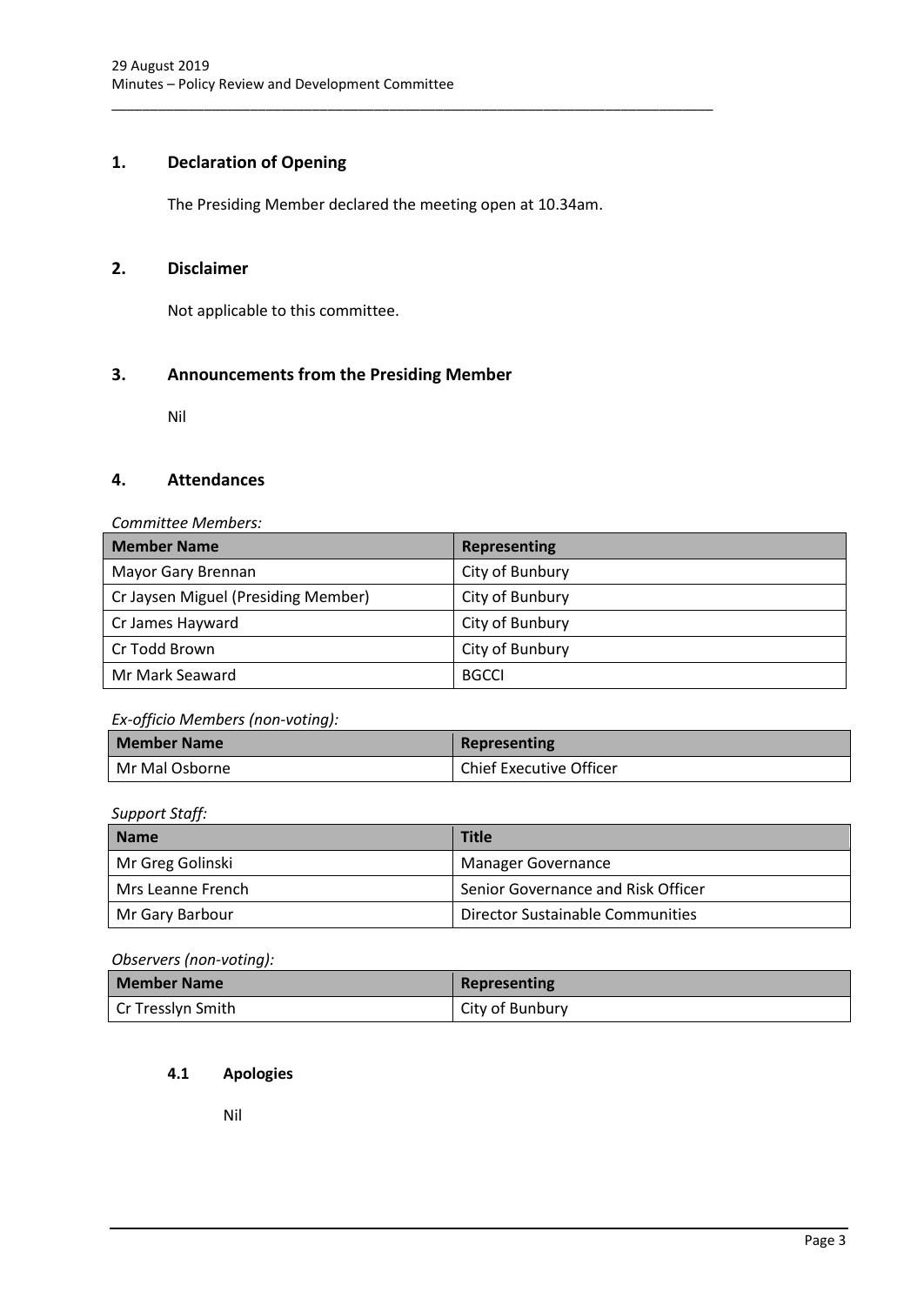## **4.2 Approved Leave of Absence**

Nil

# <span id="page-4-1"></span>**5. Declaration of Interest**

IMPORTANT: Committee members to complete a "Disclosure of Interest" form for each item on the agenda in which they wish to disclose a financial/proximity/impartiality interest. They should give the form to the Presiding Member before the meeting commences. After the meeting, the form is to be forwarded to the Administration Services Section for inclusion in the Corporate Financial Disclosures Register.

Nil

## <span id="page-4-2"></span>**6. Public Question Time**

Not applicable

# <span id="page-4-3"></span>**7. Confirmation of Minutes**

Committee Decision: Moved: Mayor Brennan Seconded: Cr Hayward

<span id="page-4-0"></span>\_\_\_\_\_\_\_\_\_\_\_\_\_\_\_\_\_\_\_\_\_\_\_\_\_\_\_\_\_\_\_\_\_\_\_\_\_\_\_\_\_\_\_\_\_\_\_\_\_\_\_\_\_\_\_\_\_\_\_\_\_\_\_\_\_\_\_\_\_\_\_\_\_\_\_\_\_\_

**The minutes of the Policy Review and Development Committee Meeting held on 4 July 2019 are confirmed as a true and accurate record.**

*CARRIED*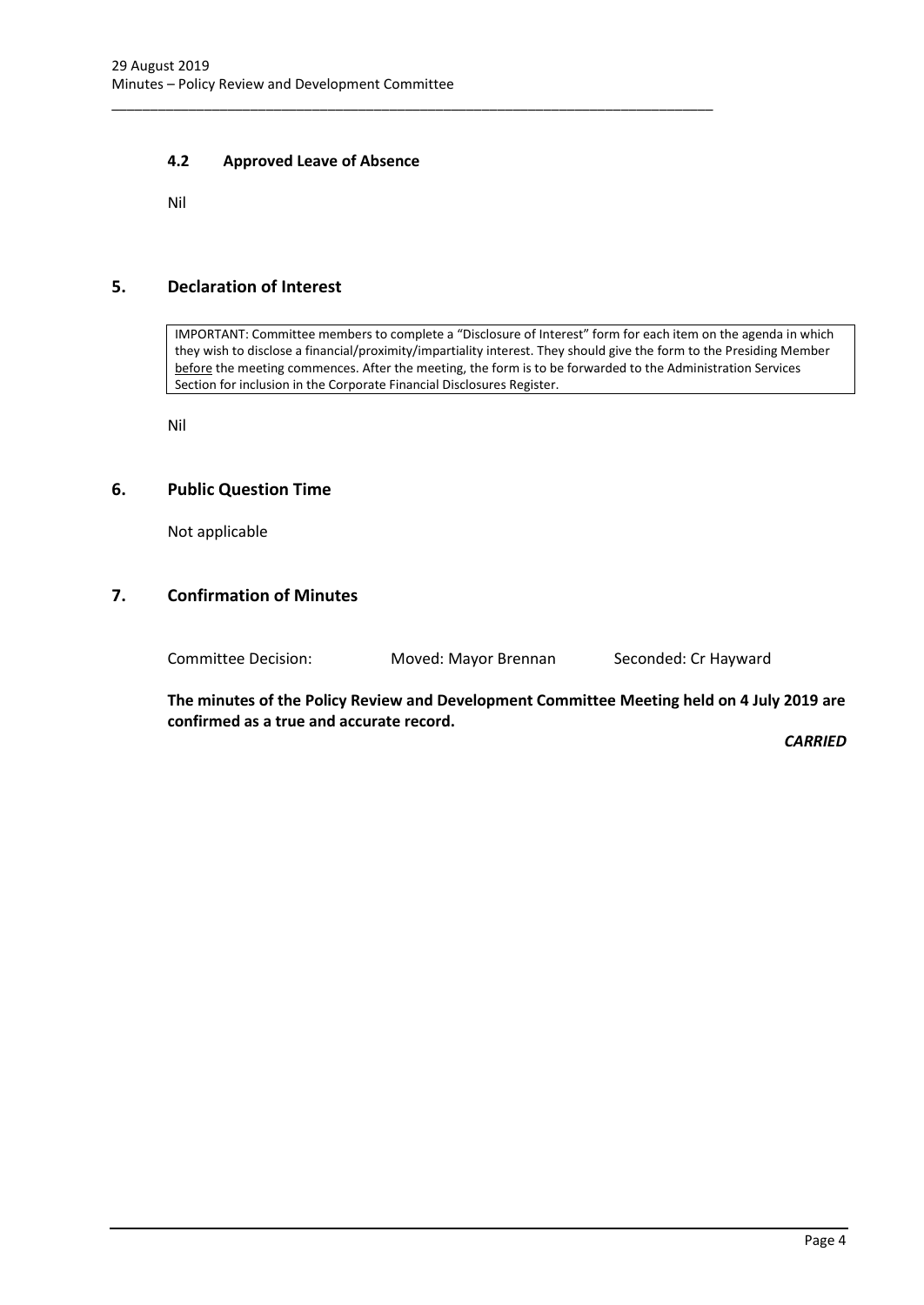# <span id="page-5-1"></span><span id="page-5-0"></span>**8. Petitions, Presentations and Deputations**

- **8.1 Petitions**
- Nil
- <span id="page-5-2"></span>**8.2 Presentations**
- Nil
- <span id="page-5-3"></span>**8.3 Deputations**
- Nil

# <span id="page-5-4"></span>**9. Method of Dealing with Agenda Business**

Items were dealt with in the order they appeared on the agenda.

\_\_\_\_\_\_\_\_\_\_\_\_\_\_\_\_\_\_\_\_\_\_\_\_\_\_\_\_\_\_\_\_\_\_\_\_\_\_\_\_\_\_\_\_\_\_\_\_\_\_\_\_\_\_\_\_\_\_\_\_\_\_\_\_\_\_\_\_\_\_\_\_\_\_\_\_\_\_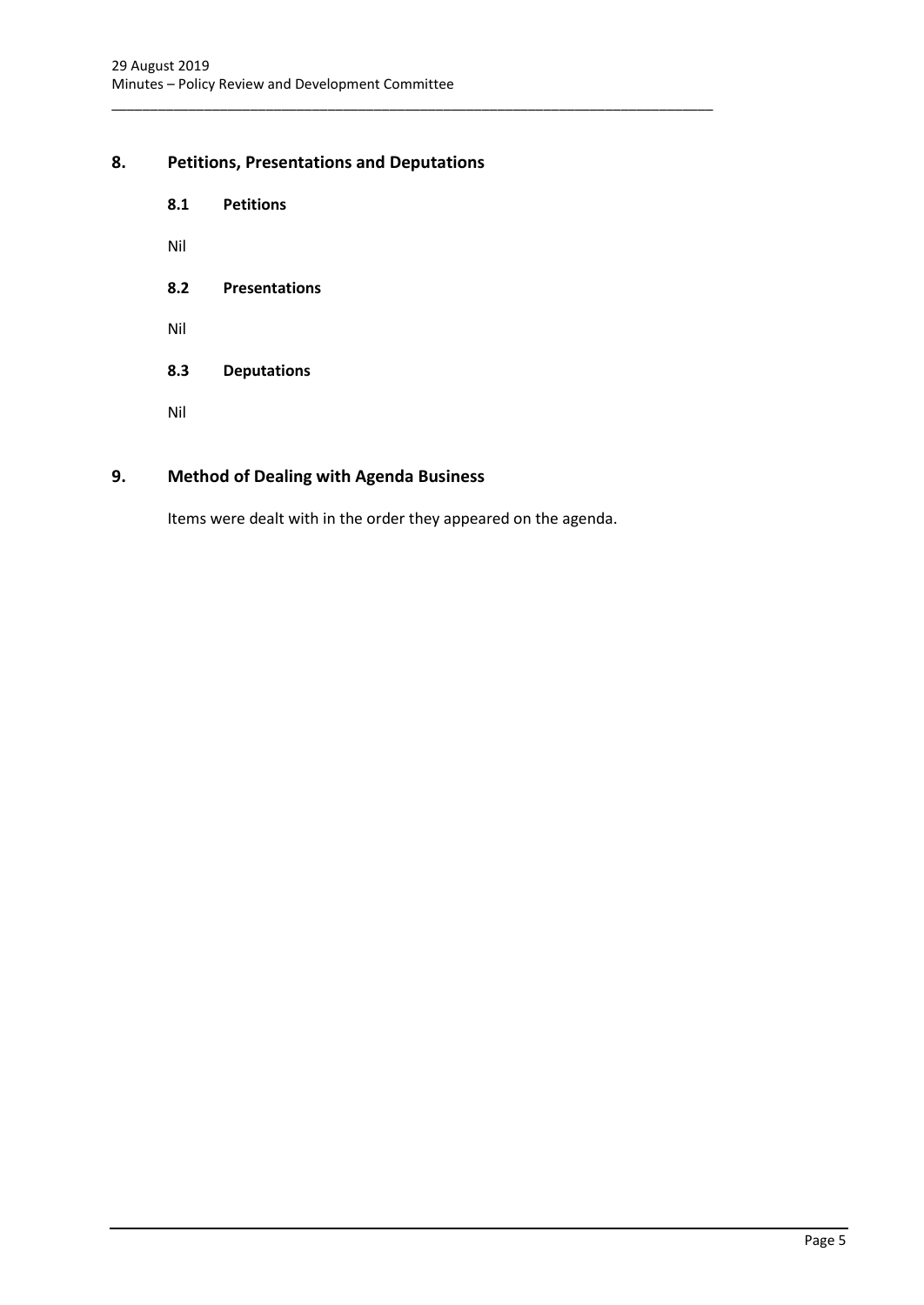\_\_\_\_\_\_\_\_\_\_\_\_\_\_\_\_\_\_\_\_\_\_\_\_\_\_\_\_\_\_\_\_\_\_\_\_\_\_\_\_\_\_\_\_\_\_\_\_\_\_\_\_\_\_\_\_\_\_\_\_\_\_\_\_\_\_\_\_\_\_\_\_\_\_\_\_\_\_

# <span id="page-6-0"></span>**10. Reports**

## <span id="page-6-1"></span>**10.1 Cats Amendment Local Law 2019**

| <b>Applicant/Proponent:</b> | Internal                                                     |  |  |
|-----------------------------|--------------------------------------------------------------|--|--|
| <b>Responsible Officer:</b> | Sarah Upton, Manager Community Law, Safety and Environmental |  |  |
|                             | Health                                                       |  |  |
|                             | Greg Golinski, Manager Governance                            |  |  |
| <b>Responsible Manager:</b> | Sarah Upton, Manager Community Law, Safety and Environmental |  |  |
|                             | Health                                                       |  |  |
|                             | Greg Golinski, Manager Governance                            |  |  |
| Executive:                  | Gary Barbour, Director Sustainable Communities               |  |  |
| <b>Authority/Discretion</b> | Review<br>Advocacy                                           |  |  |
|                             | Executive/Strategic<br>Quasi-Judicial                        |  |  |
|                             | Χ<br><b>Information Purposes</b><br>Legislative              |  |  |
| <b>Attachments:</b>         | Appendix 1: Cats Amendment Local Law 2019                    |  |  |

## **Summary**

The purpose of this Report is for the Committee to consider submissions received in relation to the previously advertised draft Cats Amendment Local Law (the local law).

## **Executive Recommendation**

That Council:

- 1. Notes that four submissions were received during the statutory advertising period regarding the draft City of Bunbury Cats Amendment Local Law.
- 2. Agrees to make minor amendments to the draft City of Bunbury Cats Amendment Local Law as reflected in Appendix 1.
- 3. Agrees that the amended City of Bunbury Cats Amendment Local Law is not significantly different from what was previously proposed (reference Council Decision 108/19).
- 4. Adopts the City of Bunbury Cats Amendment Local Law as presented at Appendix 1.
- 5. Requests the Chief Executive Officer undertake all relevant statutory advertising in this regard.

*Voting Requirements: Absolute Majority required* 

## **Strategic Relevance**

| Theme 4:       | Our City                                                          |
|----------------|-------------------------------------------------------------------|
| Goal:          | Civic leadership, partnerships and sound governance in delivering |
|                | with and for the community                                        |
| Objective 4.3: | Trusted leadership and robust decision-making                     |

## **Regional Impact Statement**

The Local Law is enforceable only within the City of Bunbury.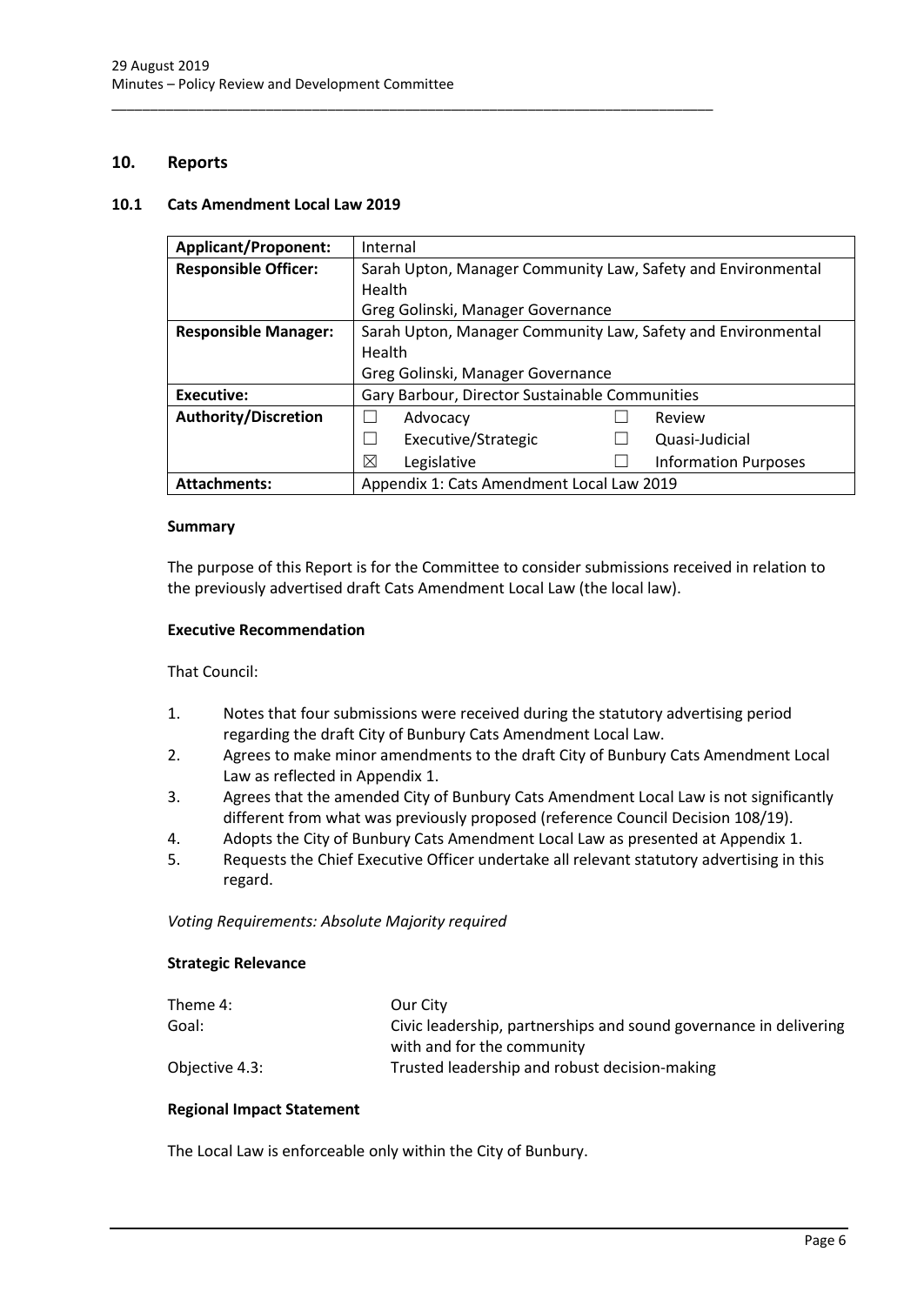# **Background**

At its meeting held on 30 April 2019, Council agreed to give public notice of its intention to make a Cats Amendment Local Law (refer Council Decision 108/19). Council members will recall that the amendment local law is the result of undertakings made to the Joint Standing Committee on Delegated Legislation in this regard (refer Council decision 94/19), whom used its power of veto to require the City to make amendments to its existing Cat Local Law within a 6-month period.

\_\_\_\_\_\_\_\_\_\_\_\_\_\_\_\_\_\_\_\_\_\_\_\_\_\_\_\_\_\_\_\_\_\_\_\_\_\_\_\_\_\_\_\_\_\_\_\_\_\_\_\_\_\_\_\_\_\_\_\_\_\_\_\_\_\_\_\_\_\_\_\_\_\_\_\_\_\_

The proposed amendment local law was advertised in state-wide and local news publications between 7 May and 28 June 2019. The minimum statutory advertising period is 42 days.

# **Council Policy Compliance**

N/A

## **Legislative Compliance**

Section 3.12 of the *Local Government Act 1995* outlines the process for the creation of a new local law and is applicable.

## **Officer Comments**

During the advertising period four submissions were received in relation to the advertised local law; one being from the Department of Local Government, Sport and Cultural Industries (DLGSCI), and the other three being submissions from residents.

The private submissions provided general comments regarding the control and management of cats, and largely advocated for the use of cat traps as well as stricter controls whereby cats should not be allowed to roam onto private property, largely citing health concerns of this occurring. Clause 2.2 of the principal local law lists Cat Prohibited Areas however these do not extend to private property.

The following table summarises comments made by DLGSCI, as well as the City's response.

| # | <b>DLGSCI Comment</b>                                                                                                                                                                                                                                                                                                                                                       | <b>CoB Officer Response</b>           |
|---|-----------------------------------------------------------------------------------------------------------------------------------------------------------------------------------------------------------------------------------------------------------------------------------------------------------------------------------------------------------------------------|---------------------------------------|
| 1 | The text of an amendment clause needs to<br>specify which clause in the principal local law is<br>being amended. The Delegated Legislation<br>Committee has concluded that it is insufficient to<br>have this information in the clause heading. This<br>is because the clause heading is not an<br>operational part of the local law and has no legal<br>effect in itself. | Accept. Document amended accordingly. |
| 2 | Minor edits - DLGSCI suggests some minor<br>typographical edits (full stops, commas, spaces<br>etc.)                                                                                                                                                                                                                                                                        | Accept. Document amended accordingly. |

Notwithstanding the proposed amendments listed above, DLGSCI has found no major problems with the proposed amendment local law. It is therefore recommended that Council adopts the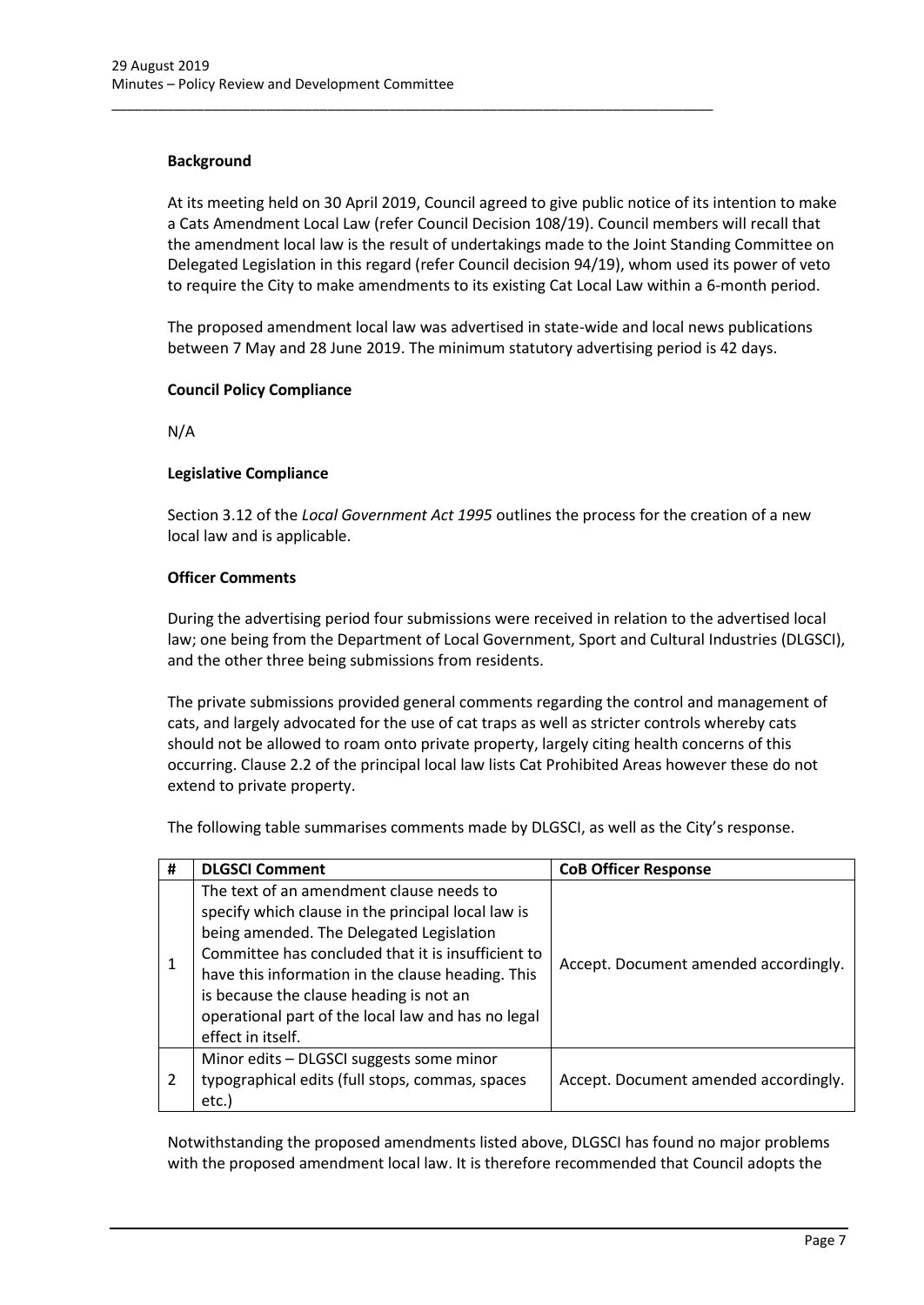proposed City of Bunbury Cats Amendment Local Law as presented at Appendix 1 (noting this incorporates any changes noted in the table above).

\_\_\_\_\_\_\_\_\_\_\_\_\_\_\_\_\_\_\_\_\_\_\_\_\_\_\_\_\_\_\_\_\_\_\_\_\_\_\_\_\_\_\_\_\_\_\_\_\_\_\_\_\_\_\_\_\_\_\_\_\_\_\_\_\_\_\_\_\_\_\_\_\_\_\_\_\_\_

## **Analysis of Financial and Budget Implications**

There is provision within the 2019/20 budget for all advertising and gazettal costs associated with the adoption of this local law.

## **Councillor/Officer Consultation**

This report is presented the Policy Review and Development Committee for consideration.

## **Timeline: Council Decision Implementation**

Pending Council endorsement of the Recommendation, the proposed local law will be a gazetted within 3 weeks and will come into operation 14 days post gazettal.

## **Outcome of meeting – 29 August 2019**

The executive recommendation was moved by Cr Hayward and seconded by Cr Brown and was carried unanimously as follows:

*The Policy Review and Development Committee recommend that Council:*

- *1. Notes that four submissions were received during the statutory advertising period regarding the draft City of Bunbury Cats Amendment Local Law.*
- *2. Agrees to make minor amendments to the draft City of Bunbury Cats Amendment Local Law as reflected in Appendix 1.*
- *3. Agrees that the amended City of Bunbury Cats Amendment Local Law is not significantly different from what was previously proposed (reference Council Decision 108/19).*
- *4. Adopts the City of Bunbury Cats Amendment Local Law as presented at Appendix 1.*
- *5. Requests the Chief Executive Officer undertake all relevant statutory advertising in this regard.*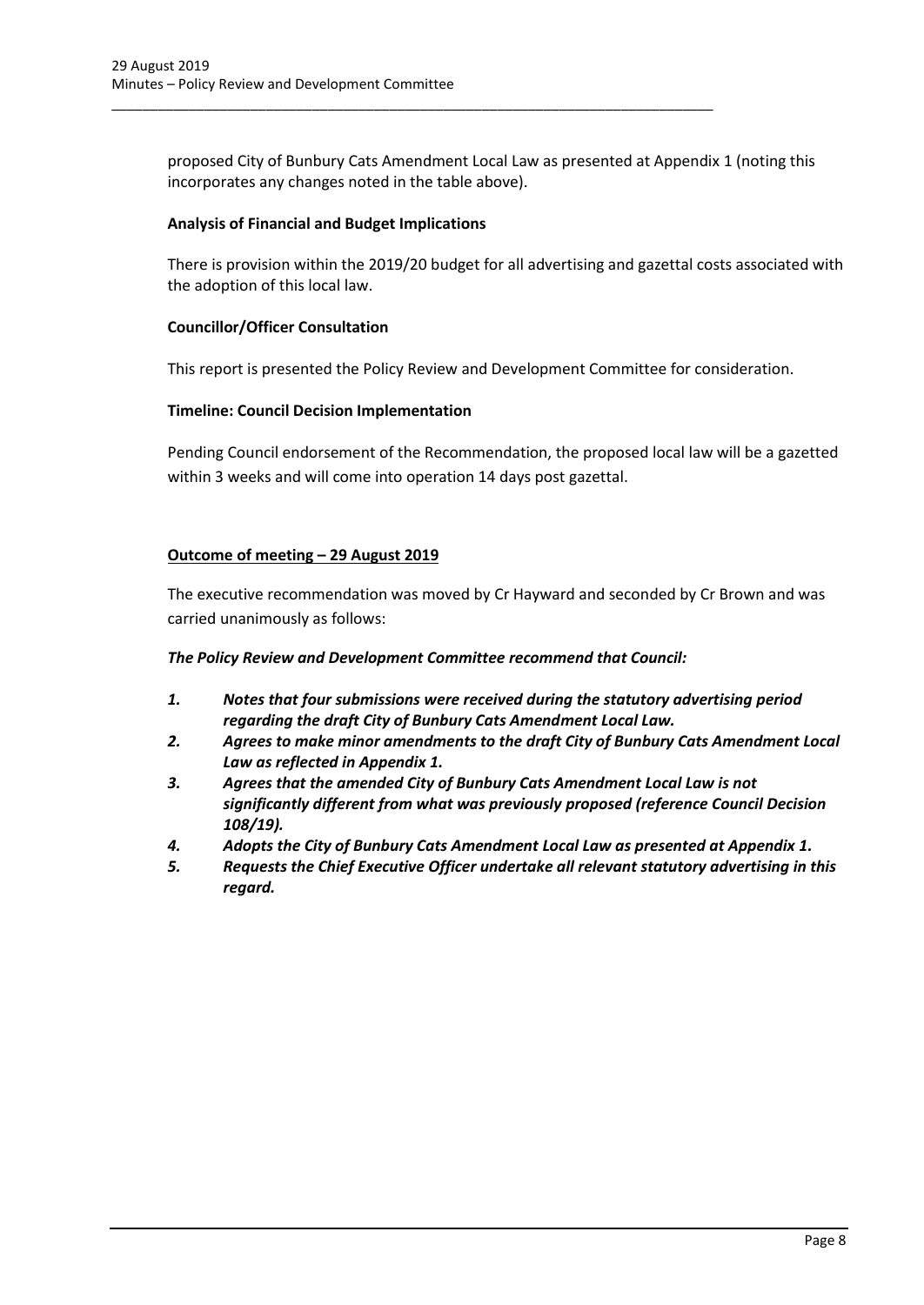## <span id="page-9-0"></span>**10.2 Parking and Parking Facilities Amendment Local Law 2019**

\_\_\_\_\_\_\_\_\_\_\_\_\_\_\_\_\_\_\_\_\_\_\_\_\_\_\_\_\_\_\_\_\_\_\_\_\_\_\_\_\_\_\_\_\_\_\_\_\_\_\_\_\_\_\_\_\_\_\_\_\_\_\_\_\_\_\_\_\_\_\_\_\_\_\_\_\_\_

| <b>Applicant/Proponent:</b> | Internal                                                       |  |                             |
|-----------------------------|----------------------------------------------------------------|--|-----------------------------|
| <b>Responsible Officer:</b> | Sarah Upton, Manager Community Law, Safety and Environmental   |  |                             |
|                             | Health                                                         |  |                             |
|                             | Greg Golinski, Manager Governance                              |  |                             |
| <b>Responsible Manager:</b> | Sarah Upton, Manager Community Law, Safety and Environmental   |  |                             |
|                             | Health                                                         |  |                             |
|                             | Greg Golinski, Manager Governance                              |  |                             |
| Executive:                  | Gary Barbour, Director Sustainable Communities                 |  |                             |
| <b>Authority/Discretion</b> | Advocacy                                                       |  | Review                      |
|                             | Executive/Strategic<br>$\overline{\phantom{a}}$                |  | Quasi-Judicial              |
|                             | ⊠<br>Legislative                                               |  | <b>Information Purposes</b> |
| <b>Attachments:</b>         | Appendix 2: Parking and Parking Facilities Amendment Local Law |  |                             |
|                             | 2019                                                           |  |                             |

## **Summary**

The purpose of this Report is for the Committee to consider submissions received in relation to the previously advertised draft Parking and Parking Facilities Amendment Local Law (the local law).

## **Executive Recommendation**

That Council:

- 1. Notes that one submission was received during the statutory advertising period regarding the draft City of Bunbury Parking and Parking Facilities Amendment Local Law.
- 2. Agrees to make minor amendments to the draft City of Bunbury Parking and Parking Facilities Amendment Local Law as reflected in Appendix 2.
- 3. Agrees that the amended City of Bunbury Parking and Parking Facilities Amendment Local Law is not significantly different from what was previously proposed (reference Council Decision 109/19).
- 4. Adopts the City of Bunbury Parking and Parking Facilities Amendment Local Law as presented at Appendix 2.
- 5. Requests the Chief Executive Officer undertake all relevant statutory advertising in this regard.

*Voting Requirements: Absolute Majority required* 

#### **Strategic Relevance**

| Theme 4:       | Our City                                                          |
|----------------|-------------------------------------------------------------------|
| Goal:          | Civic leadership, partnerships and sound governance in delivering |
|                | with and for the community                                        |
| Objective 4.3: | Trusted leadership and robust decision-making                     |

## **Regional Impact Statement**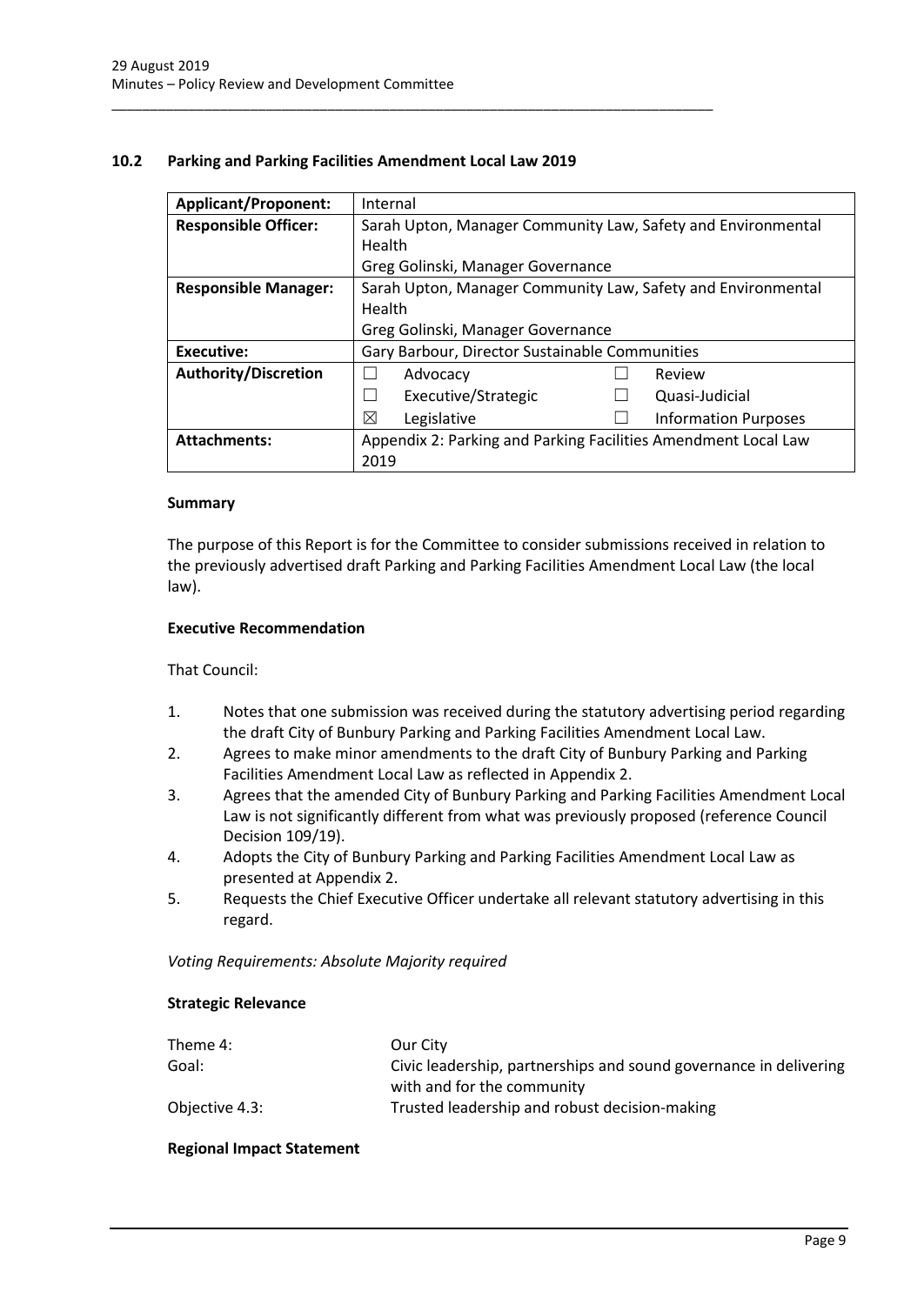The Local Law is enforceable only within the City of Bunbury.

\_\_\_\_\_\_\_\_\_\_\_\_\_\_\_\_\_\_\_\_\_\_\_\_\_\_\_\_\_\_\_\_\_\_\_\_\_\_\_\_\_\_\_\_\_\_\_\_\_\_\_\_\_\_\_\_\_\_\_\_\_\_\_\_\_\_\_\_\_\_\_\_\_\_\_\_\_\_

## **Background**

At its meeting held on 30 April 2019, Council agreed to give public notice of its intention to make a Parking and Parking Facilities Amendment Local Law (refer Council Decision 109/19). Council members will recall that the amendment local law is the result of undertakings made to the Joint Standing Committee on Delegated Legislation in this regard (refer Council decision 73/19), whom used its power of veto to require the City to make amendments to its existing Parking and Parking Facilities Local Law within a 6-month period.

The proposed amendment local law was advertised in state-wide and local news publications between 7 May and 28 June 2019. The minimum statutory advertising period is 42 days.

## **Council Policy Compliance**

N/A

#### **Legislative Compliance**

Section 3.12 of the *Local Government Act 1995* outlines the process for the creation of a new local law and is applicable.

#### **Officer Comments**

During the advertising period, one submission was received in relation to the advertised local law, being from the Department of Local Government, Sport and Cultural Industries (DLGSCI).

The following table summarises comments made by DLGSCI, as well as the City's response.

| # | <b>DLGSCI Comment</b>                                                                                                                                                                                                                                                                                                                                                       | <b>CoB Officer Response</b>           |
|---|-----------------------------------------------------------------------------------------------------------------------------------------------------------------------------------------------------------------------------------------------------------------------------------------------------------------------------------------------------------------------------|---------------------------------------|
|   | The text of an amendment clause needs to<br>specify which clause in the principal local law is<br>being amended. The Delegated Legislation<br>Committee has concluded that it is insufficient to<br>have this information in the clause heading. This<br>is because the clause heading is not an<br>operational part of the local law and has no legal<br>effect in itself. | Accept. Document amended accordingly. |
| 2 | Minor edits - DLGSCI suggests some minor<br>typographical edits (full stops, commas, spaces<br>etc.)                                                                                                                                                                                                                                                                        | Accept. Document amended accordingly. |

Notwithstanding the proposed amendments listed above, DLGSCI has found no major problems with the proposed amendment local law. It is therefore recommended that Council adopts the proposed City of Bunbury Parking and Parking Facilities Amendment Local Law as presented at Appendix 2 (noting this incorporates any changes noted in the table above).

## **Analysis of Financial and Budget Implications**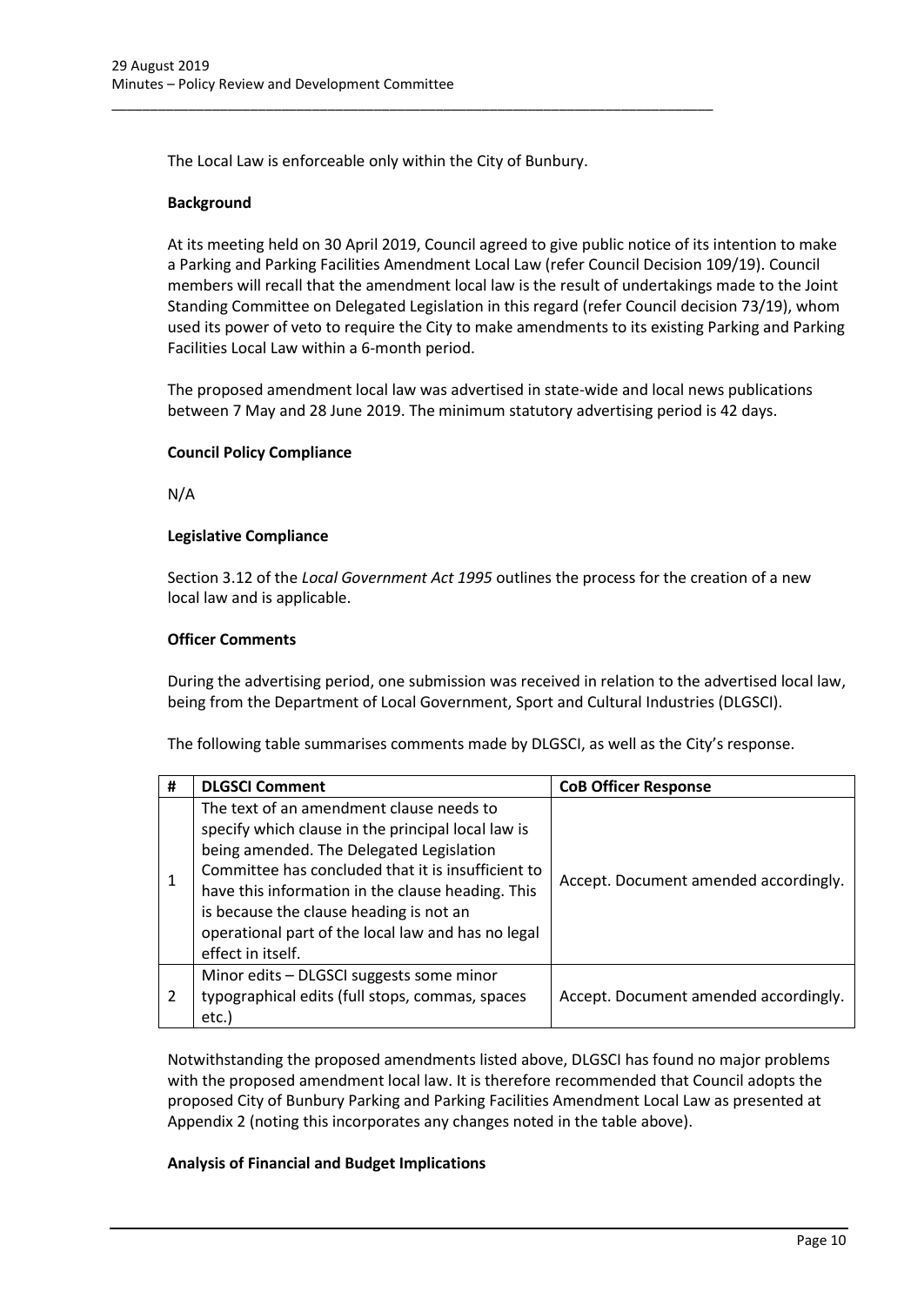There is provision within the 2019/20 budget for all advertising and gazettal costs associated with the adoption of this local law.

## **Councillor/Officer Consultation**

This report is presented the Policy Review and Development Committee for consideration.

\_\_\_\_\_\_\_\_\_\_\_\_\_\_\_\_\_\_\_\_\_\_\_\_\_\_\_\_\_\_\_\_\_\_\_\_\_\_\_\_\_\_\_\_\_\_\_\_\_\_\_\_\_\_\_\_\_\_\_\_\_\_\_\_\_\_\_\_\_\_\_\_\_\_\_\_\_\_

## **Timeline: Council Decision Implementation**

Pending Council endorsement of the Recommendation, the proposed local law will be a gazetted within 3 weeks and will come into operation 14 days post gazettal.

## **Outcome of meeting – 29 August 2019**

The executive recommendation was moved by Cr Brown and seconded by Mayor Brennan and was carried unanimously as follows:

*The Policy Review and Development Committee recommend that Council:*

- *1. Notes that one submission was received during the statutory advertising period regarding the draft City of Bunbury Parking and Parking Facilities Amendment Local Law.*
- *2. Agrees to make minor amendments to the draft City of Bunbury Parking and Parking Facilities Amendment Local Law as reflected in Appendix 2.*
- *3. Agrees that the amended City of Bunbury Parking and Parking Facilities Amendment Local Law is not significantly different from what was previously proposed (reference Council Decision 109/19).*
- *4. Adopts the City of Bunbury Parking and Parking Facilities Amendment Local Law as presented at Appendix 2.*
- *5. Requests the Chief Executive Officer undertake all relevant statutory advertising in this regard.*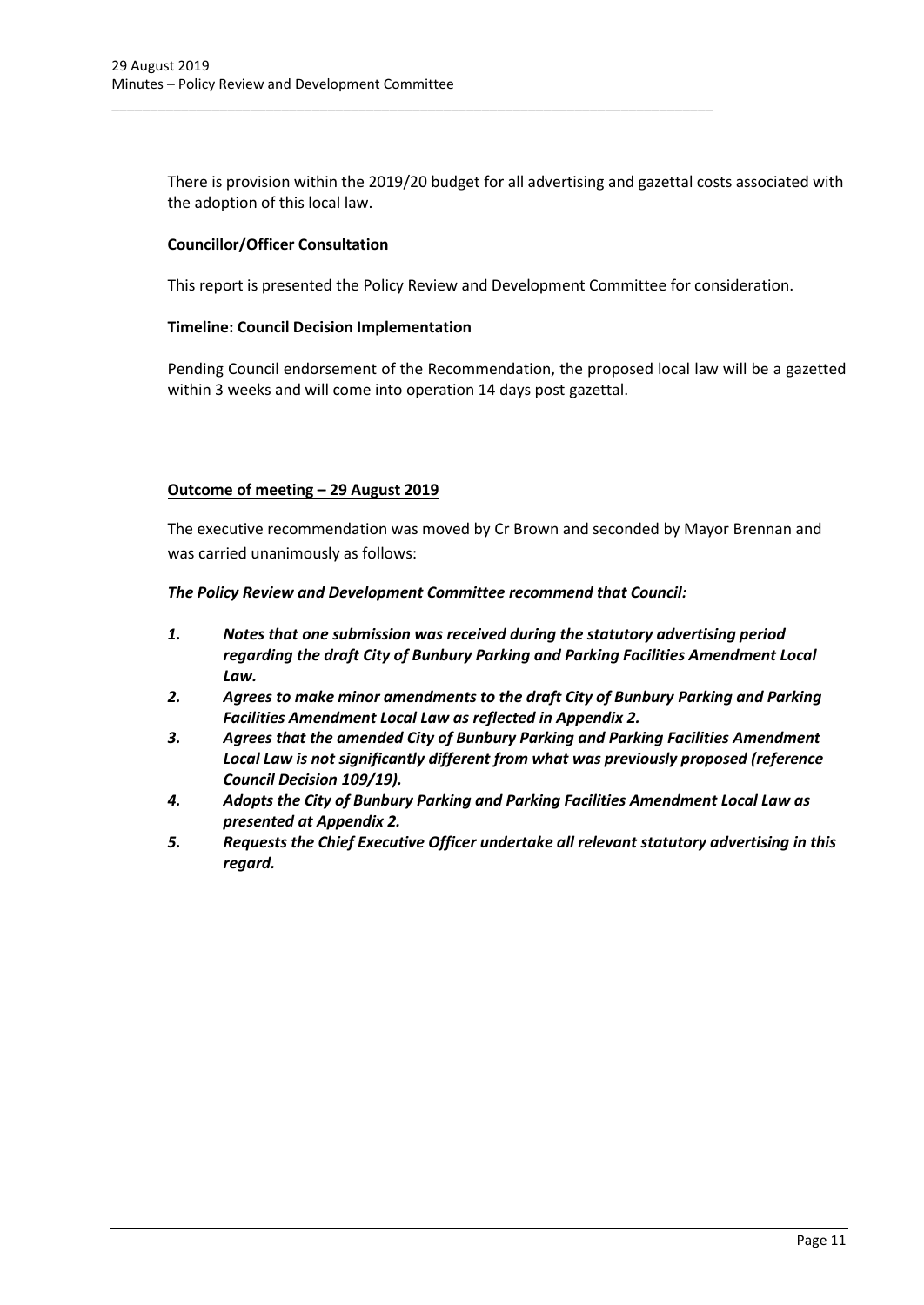## <span id="page-12-0"></span>**10.3 Review of Council Policy: Registration of Freehold Commercial Leases**

\_\_\_\_\_\_\_\_\_\_\_\_\_\_\_\_\_\_\_\_\_\_\_\_\_\_\_\_\_\_\_\_\_\_\_\_\_\_\_\_\_\_\_\_\_\_\_\_\_\_\_\_\_\_\_\_\_\_\_\_\_\_\_\_\_\_\_\_\_\_\_\_\_\_\_\_\_\_

| <b>Applicant/Proponent:</b> | Internal                                                       |                                                           |  |  |
|-----------------------------|----------------------------------------------------------------|-----------------------------------------------------------|--|--|
| <b>Responsible Officer:</b> | Felicity Anderson, Manager Economic Development and Lands      |                                                           |  |  |
| <b>Responsible Manager:</b> |                                                                | Felicity Anderson, Manager Economic Development and Lands |  |  |
| Executive:                  | Gary Barbour, Director Sustainable Communities                 |                                                           |  |  |
| <b>Authority/Discretion</b> | Advocacy                                                       | Review                                                    |  |  |
|                             | Executive/Strategic                                            | Quasi-Judicial                                            |  |  |
|                             | ⊠<br>Legislative                                               | <b>Information Purposes</b>                               |  |  |
| <b>Attachments:</b>         | Appendix 3: Council Policy Registration of Freehold Commercial |                                                           |  |  |
|                             | Leases                                                         |                                                           |  |  |

#### **Summary**

The purpose of this Report is for the Committee to review an existing Council Policy relating to freehold commercial leases.

## **Executive Recommendation**

The Policy Review and Development Committee recommend that Council note the review of existing Council Policy Registration of Freehold Commercial Leases, with no changes recommended.

#### *Voting Requirements: Simple Majority required*

## **Strategic Relevance**

| Theme 4:       | Our City                                                          |
|----------------|-------------------------------------------------------------------|
| Goal:          | Civic leadership, partnerships and sound governance in delivering |
|                | with and for the community                                        |
| Objective 4.3: | Trusted leadership and robust decision-making                     |

## **Regional Impact Statement**

The policy applies only within the City of Bunbury.

## **Background**

This policy was last reviewed in June 2017 and is presented to the Committee as part of a biennial policy review process. The policy applies to commercial leases on freehold land between the City and third parties.

## **Council Policy Compliance**

This report facilitates the review of an existing Council policy.

## **Legislative Compliance**

N/A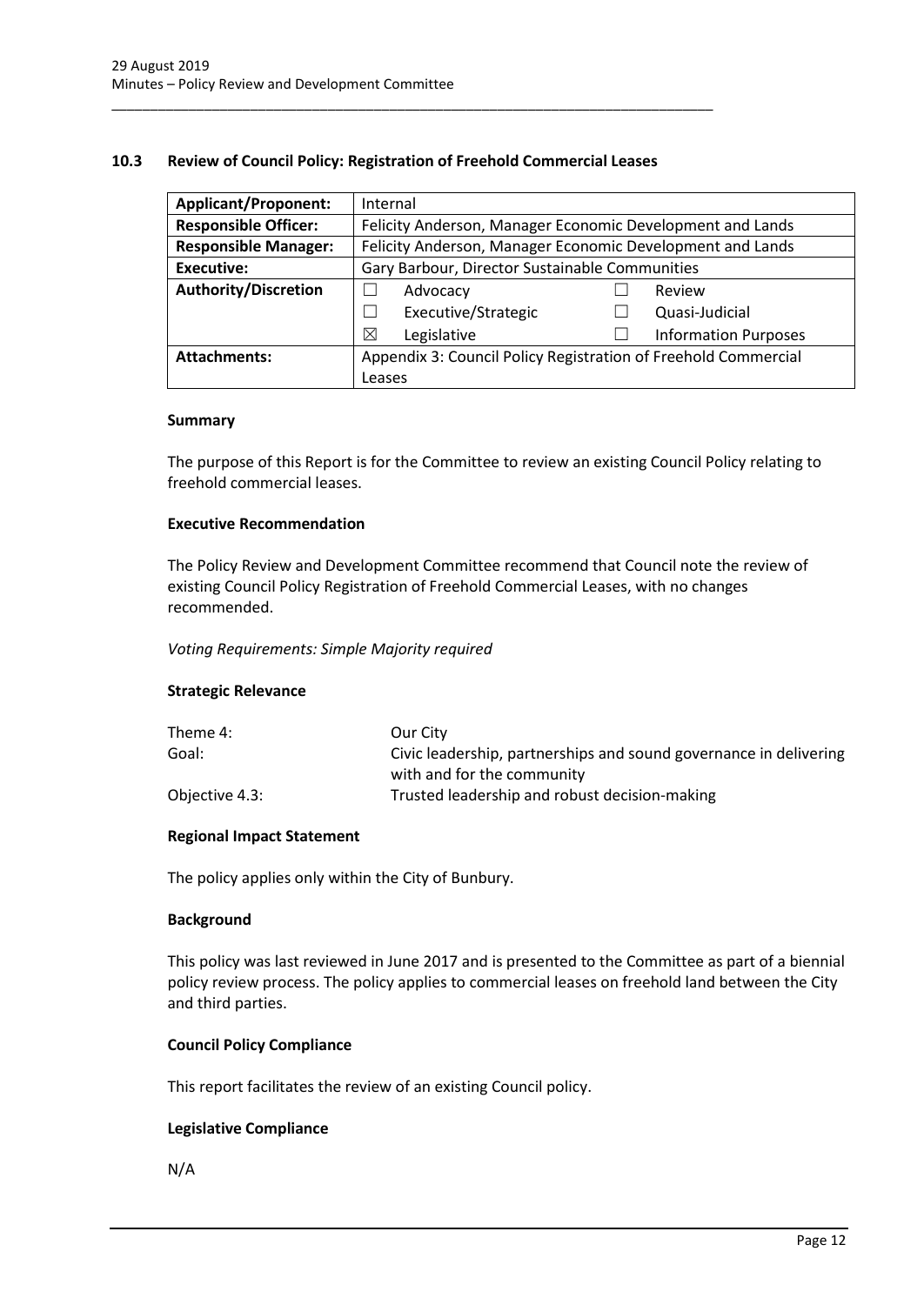## **Officer Comments**

Officers have reviewed the existing policy as presented at Appendix 3, and consider that the content is still appropriate and does not require amendment.

\_\_\_\_\_\_\_\_\_\_\_\_\_\_\_\_\_\_\_\_\_\_\_\_\_\_\_\_\_\_\_\_\_\_\_\_\_\_\_\_\_\_\_\_\_\_\_\_\_\_\_\_\_\_\_\_\_\_\_\_\_\_\_\_\_\_\_\_\_\_\_\_\_\_\_\_\_\_

## **Analysis of Financial and Budget Implications**

Nil

## **Councillor/Officer Consultation**

This report is presented the Policy Review and Development Committee for consideration.

## **Timeline: Council Decision Implementation**

Pending Council endorsement of the Recommendation, any revisions to the policy will take effect immediately.

## **Outcome of meeting – 29 August 2019**

The executive recommendation was moved by Mayor Brennan and seconded by Mr Seaward and was carried unanimously as follows:

*The Policy Review and Development Committee recommend that Council note the review of existing Council Policy Registration of Freehold Commercial Leases, with no changes recommended.*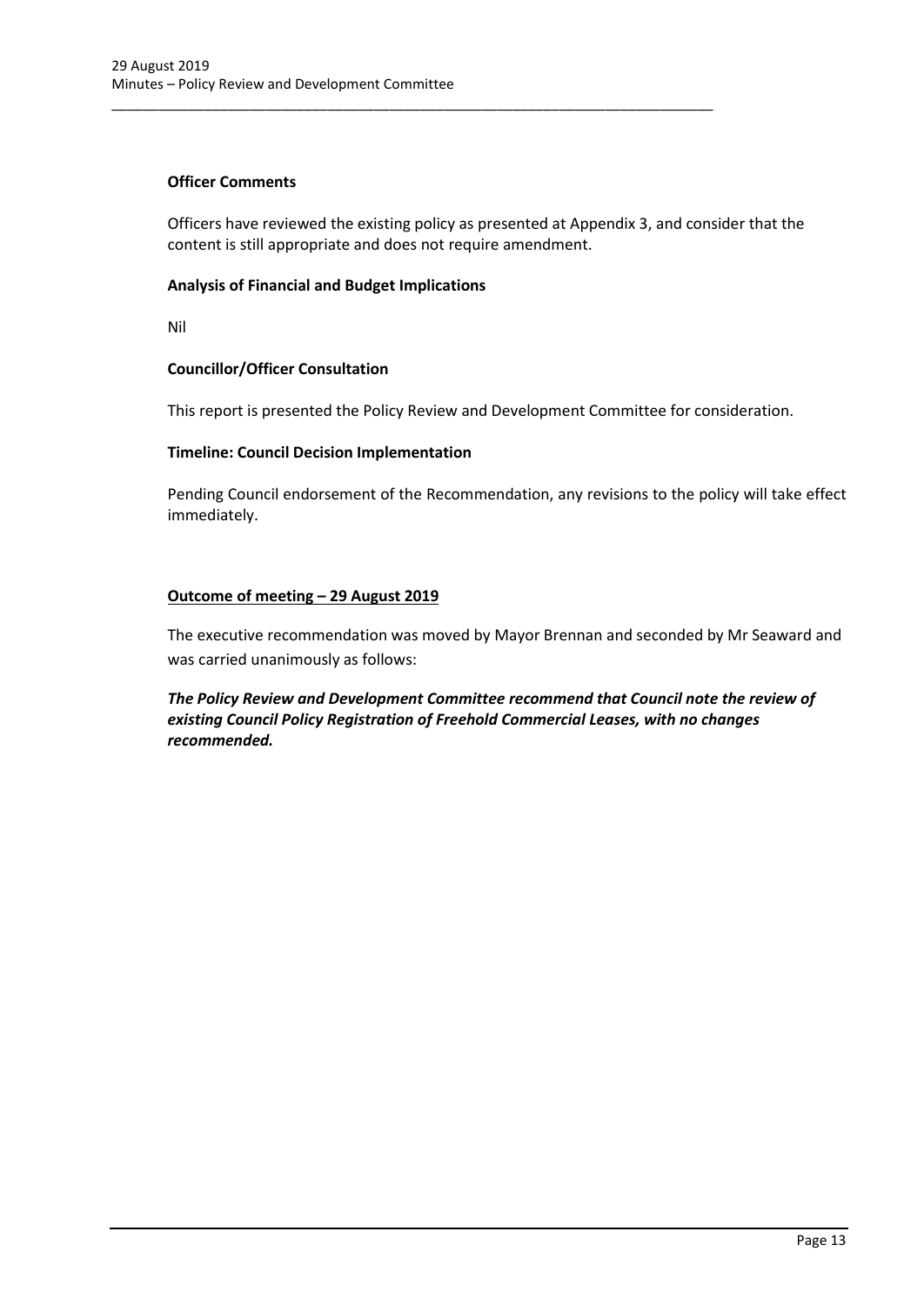## <span id="page-14-0"></span>**10.4 Review of Council Policy: Occupational Safety and Health**

\_\_\_\_\_\_\_\_\_\_\_\_\_\_\_\_\_\_\_\_\_\_\_\_\_\_\_\_\_\_\_\_\_\_\_\_\_\_\_\_\_\_\_\_\_\_\_\_\_\_\_\_\_\_\_\_\_\_\_\_\_\_\_\_\_\_\_\_\_\_\_\_\_\_\_\_\_\_

| <b>Applicant/Proponent:</b> | Internal                                                  |  |                             |  |
|-----------------------------|-----------------------------------------------------------|--|-----------------------------|--|
| <b>Responsible Officer:</b> | Jason Hall, Occupational Safety and Health Officer        |  |                             |  |
| <b>Responsible Manager:</b> | Odetta Robertson, Manager People and Safety               |  |                             |  |
| <b>Executive:</b>           | Mal Osborne, Chief Executive Officer                      |  |                             |  |
| <b>Authority/Discretion</b> | Review<br>Advocacy                                        |  |                             |  |
|                             | Executive/Strategic                                       |  | Quasi-Judicial              |  |
|                             | ⊠<br>Legislative                                          |  | <b>Information Purposes</b> |  |
| <b>Attachments:</b>         | Appendix 4: Council Policy Occupational Safety and Health |  |                             |  |

#### **Summary**

The purpose of this Report is for the Policy Review and Development Committee review the current Policy "Occupational Safety and Health" which defines the City of Bunbury's objectives and commitment to improving safety performance. A copy of the current policy is attached at Appendix 4.

## **Executive Recommendation**

The Policy Review and Development Committee recommend that Council note the review of existing Council Policy Occupational Safety and Health, with no changes recommended.

## *Voting Requirement: Simple Majority*

## **Strategic Relevance**

| Theme 4:       | Our City.                                                              |
|----------------|------------------------------------------------------------------------|
| Goal:          | Civic Leadership, partnerships and sound governance in delivering with |
|                | and for the community.                                                 |
| Objective 4.3: | Trusted Leadership and robust decision making.                         |

## **Background**

The current Occupational Safety & Health Policy was adopted on the 21 August 2018 and requires review to ensure that it is current, relevant to City of Bunbury operations, and that it meets AS*/NZ 4801:2001 Occupational Safety and Health Management System* audit compliance requirements.

## **Council Policy Compliance**

The City of Bunbury Risk Management Framework identifies the City's Occupational Safety and Health Management System as an integral organisational program.

## **Legislative Compliance**

Section 19 *Occupational Safety and Health Act 1984 Occupational Safety and Health Regulations 1996*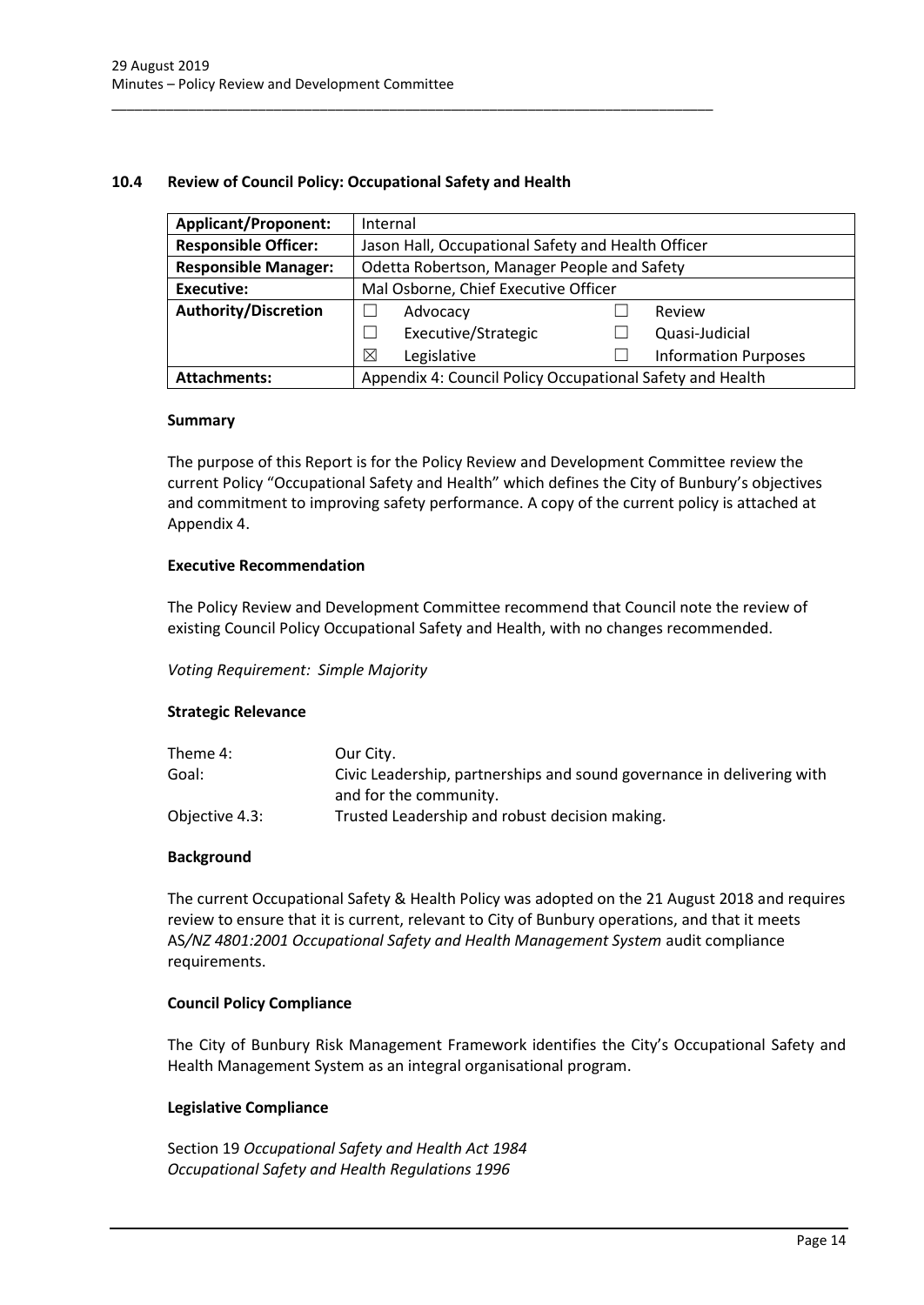*AS/NZS 4801:2001 Occupational Health and Safety Management Systems*

\_\_\_\_\_\_\_\_\_\_\_\_\_\_\_\_\_\_\_\_\_\_\_\_\_\_\_\_\_\_\_\_\_\_\_\_\_\_\_\_\_\_\_\_\_\_\_\_\_\_\_\_\_\_\_\_\_\_\_\_\_\_\_\_\_\_\_\_\_\_\_\_\_\_\_\_\_\_

## **Officer Comments**

The City of Bunbury has a legislated 'duty of care' in accordance with section 19 of the *Occupational Safety and Health Act 1984*, to provide a framework for a safe system of work appropriate to the nature and scale of City risks. The Occupational Safety and Health Policy is statement authorised by City of Bunbury senior management defining its objectives and commitment to improving safety performance.

Officers have reviewed the policy detail and do not recommend any changes at this time. It is noted however that there is likely to be some changes made during 2020 to relevant legislation that may require attention at that time.

## **Analysis of Financial and Budget Implications**

There are no budget implications resulting from the recommendations in this item.

## **Community Consultation**

Not applicable.

## **Councillor/Officer Consultation**

This report is presented to the Policy Review and Development Committee for consideration.

## **Applicant Consultation**

Not applicable.

# **Outcome of meeting – 29 August 2019**

The executive recommendation was moved by Cr Hayward and seconded by Cr Brown and was carried unanimously as follows:

*The Policy Review and Development Committee recommend that Council note the review of existing Council Policy Occupational Safety and Health, with no changes recommended.*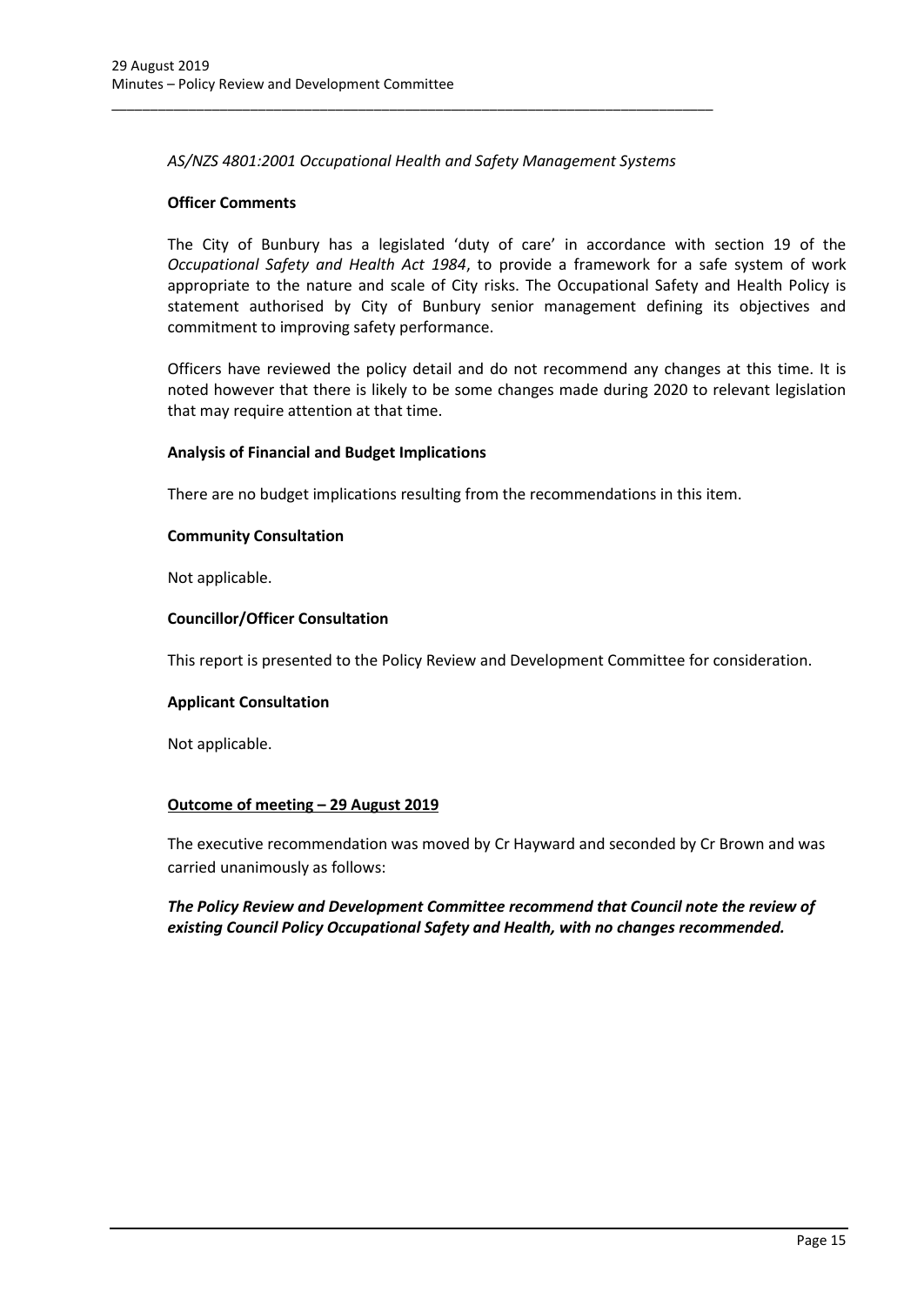## <span id="page-16-0"></span>**10.5 Review of Council Policy: Related Party Disclosures**

\_\_\_\_\_\_\_\_\_\_\_\_\_\_\_\_\_\_\_\_\_\_\_\_\_\_\_\_\_\_\_\_\_\_\_\_\_\_\_\_\_\_\_\_\_\_\_\_\_\_\_\_\_\_\_\_\_\_\_\_\_\_\_\_\_\_\_\_\_\_\_\_\_\_\_\_\_\_

| <b>Applicant/Proponent:</b> | Internal                                                           |  |                             |
|-----------------------------|--------------------------------------------------------------------|--|-----------------------------|
| <b>Responsible Officer:</b> | David Ransom, Manager Finance                                      |  |                             |
| <b>Responsible Manager:</b> | David Ransom, Manager Finance                                      |  |                             |
| <b>Executive:</b>           | James Shepherd, A/Director Strategy and Organisational Performance |  |                             |
| <b>Authority/Discretion</b> | Advocacy                                                           |  | Review                      |
|                             | Executive/Strategic                                                |  | Quasi-Judicial              |
|                             | Legislative<br>⊠                                                   |  | <b>Information Purposes</b> |
| <b>Attachments:</b>         | Appendix 5: Revised Council Policy Related Party Disclosures       |  |                             |

#### **Summary**

The purpose of this Report is for the Policy Review and Development Committee review the current Policy "Related Party Disclosures". The policy was last reviewed in July 2017 and is now due for its biennial review.

## **Executive Recommendation**

The Policy Review and Development Committee recommend that Council adopt the amended Council Policy Related Party Disclosures as presented.

*Voting Requirement: Simple Majority*

## **Strategic Relevance**

| Theme 4:       | Our City.                                                              |
|----------------|------------------------------------------------------------------------|
| Goal:          | Civic Leadership, partnerships and sound governance in delivering with |
|                | and for the community.                                                 |
| Objective 4.3: | Trusted Leadership and robust decision making.                         |

## **Background**

This policy was last reviewed by Council in July 2017, and is presented to the PRDC for discussion and review as part of Council's policy review schedule.

## **Council Policy Compliance**

This report facilitates a review of an existing Council Policy.

#### **Legislative Compliance**

*Local Government Act 1995 Australian Accounting Standards*

#### **Officer Comments**

Officers have undertaken a review of Council Policy Related Party Disclosures, and recommend some minor changes as presented at Appendix 5.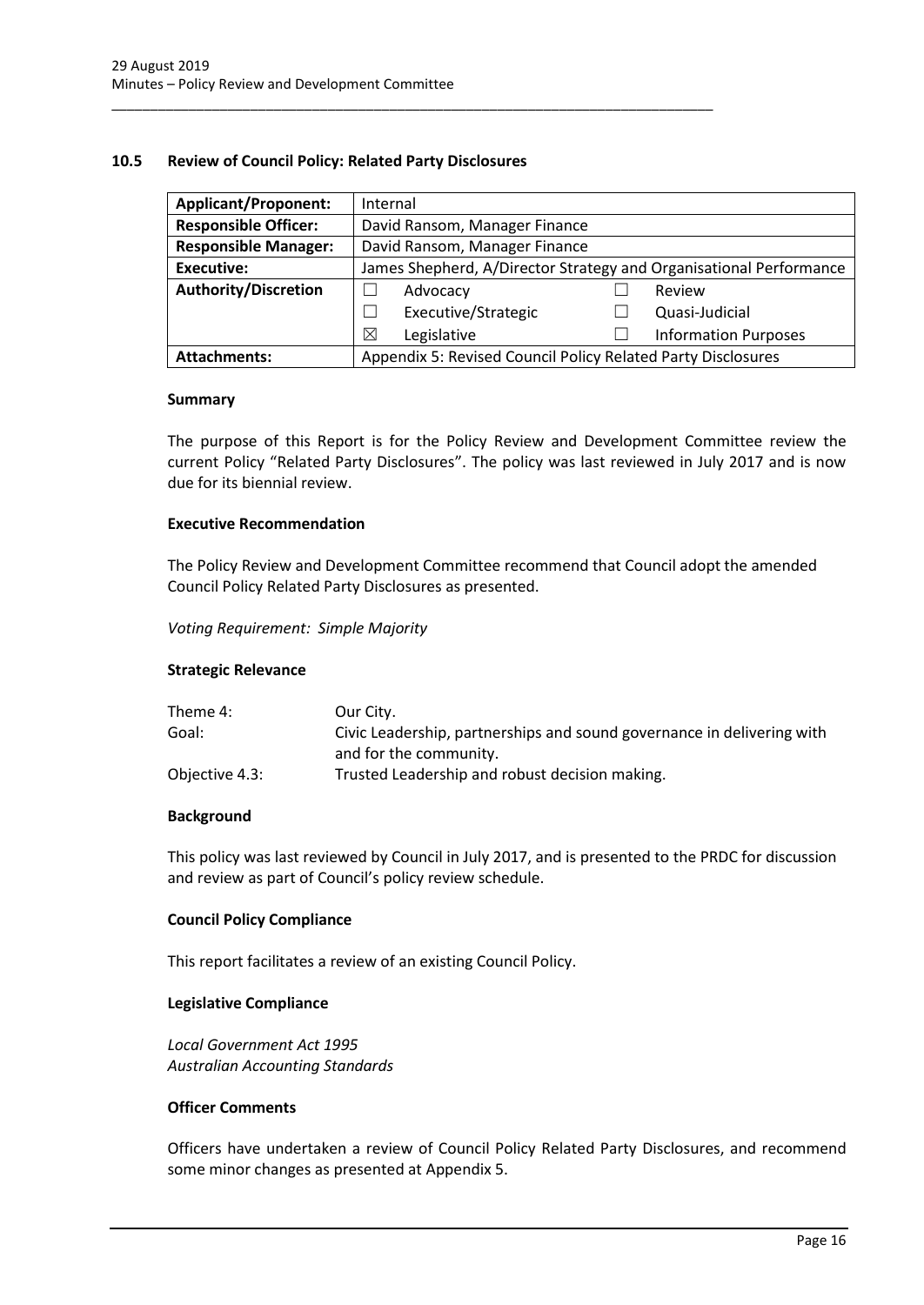The changes are proposed to amend the frequency of lodgement of disclosures from twice a year to annually; and for disclosures to be now lodged electronically. The changes do not affect the broader intent of the policy.

## **Analysis of Financial and Budget Implications**

There are no budget implications resulting from the recommendations in this item.

\_\_\_\_\_\_\_\_\_\_\_\_\_\_\_\_\_\_\_\_\_\_\_\_\_\_\_\_\_\_\_\_\_\_\_\_\_\_\_\_\_\_\_\_\_\_\_\_\_\_\_\_\_\_\_\_\_\_\_\_\_\_\_\_\_\_\_\_\_\_\_\_\_\_\_\_\_\_

## **Community Consultation**

Not applicable.

## **Councillor/Officer Consultation**

This report is presented to the Policy Review and Development Committee for consideration.

## **Applicant Consultation**

Not applicable.

## **Outcome of meeting – 29 August 2019**

The executive recommendation was moved by Cr Hayward and seconded by Cr Brown and was carried unanimously as follows:

# *The Policy Review and Development Committee recommend that Council adopt the amended Council Policy Related Party Disclosures as presented.*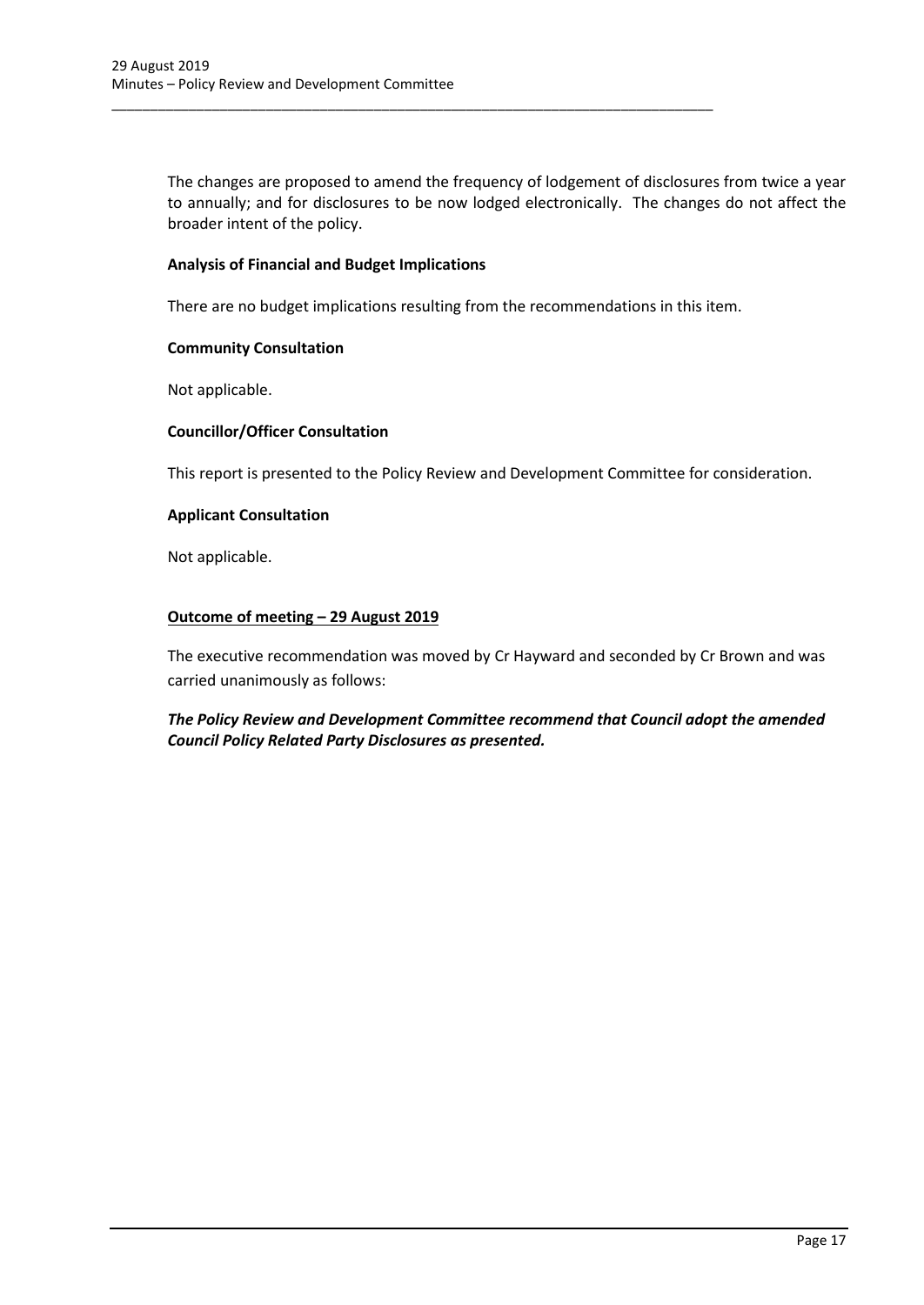## <span id="page-18-0"></span>**10.6 Review of Council Policy: Shark Hazard Management**

\_\_\_\_\_\_\_\_\_\_\_\_\_\_\_\_\_\_\_\_\_\_\_\_\_\_\_\_\_\_\_\_\_\_\_\_\_\_\_\_\_\_\_\_\_\_\_\_\_\_\_\_\_\_\_\_\_\_\_\_\_\_\_\_\_\_\_\_\_\_\_\_\_\_\_\_\_\_

| <b>Applicant/Proponent:</b> | Internal                                                    |                                                              |  |  |
|-----------------------------|-------------------------------------------------------------|--------------------------------------------------------------|--|--|
| <b>Responsible Officer:</b> |                                                             | Peter Hayes, Team Leader Community Law and Safety            |  |  |
| <b>Responsible Manager:</b> |                                                             | Sarah Upton, Manager Community Law, Safety and Environmental |  |  |
|                             | Health                                                      |                                                              |  |  |
| Executive:                  | Gary Barbour, Director Sustainable Communities              |                                                              |  |  |
| <b>Authority/Discretion</b> | Advocacy                                                    | Review                                                       |  |  |
|                             | Executive/Strategic                                         | Quasi-Judicial                                               |  |  |
|                             | ⊠<br>Legislative                                            | <b>Information Purposes</b>                                  |  |  |
| <b>Attachments:</b>         | Appendix 6A: Revised Council Policy Shark Hazard Management |                                                              |  |  |
|                             | Appendix 6B: Revised Corporate Guideline Shark Hazard       |                                                              |  |  |
|                             | Management                                                  |                                                              |  |  |

#### **Summary**

The purpose of this Report is for the Policy Review and Development Committee review the current Council Policy relating to Shark Hazard Management. The policy is scheduled for review as part of Councils biennial review schedule.

## **Executive Recommendation**

The Policy Review and Development Committee recommend that Council adopt the amended Council Policy Shark Hazard Management as presented.

## *Voting Requirement: Simple Majority*

## **Strategic Relevance**

| Theme 1:       | Our community and culture.                                             |
|----------------|------------------------------------------------------------------------|
| Goal:          | A safe, healthy and cohesive community, with a rich cultural life, and |
|                | supportive local environment.                                          |
| Objective 1.1: | A community where people are safe and feel safe.                       |

## **Background**

This policy was last reviewed by Council in June 2017, and is presented to the PRDC for discussion and review as part of Council's policy review schedule.

## **Council Policy Compliance**

This report facilitates a review of an existing Council Policy.

## **Legislative Compliance**

Currently there is no legislation that deals with the issues surrounding shark sightings and shark attacks. If there is a fatality from a shark attack, WA Police (WAPOL) immediately take charge. In accordance with the Emergency Management Act 2005 (EM Act), WAPOL are also responsible for any "hazard" that is not a declared hazard under the EM Act.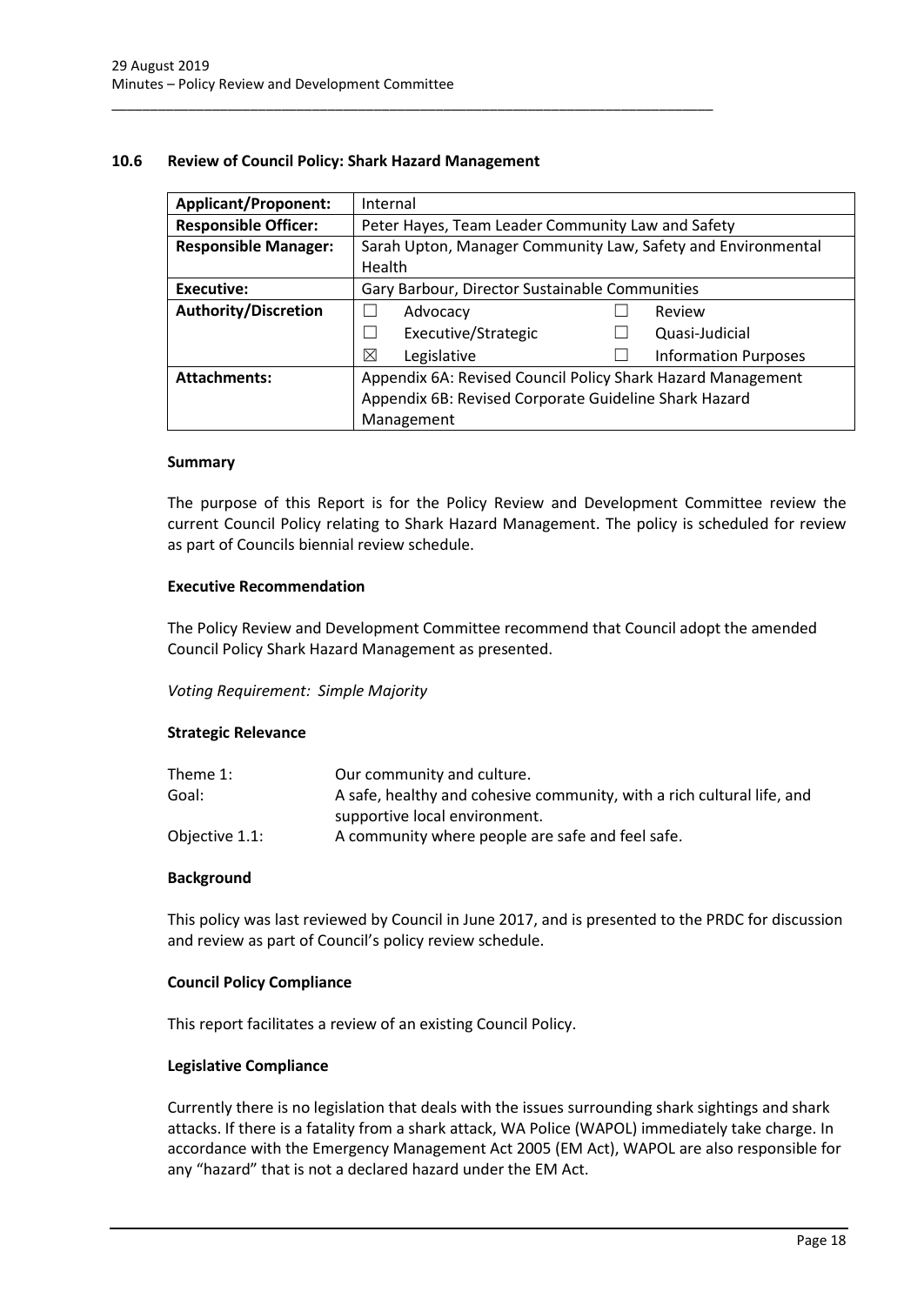## **Officer Comments**

There have been very few incidents within the City of Bunbury since the initiation of this Policy and Guideline, and therefore there are no operational after-action reports to indicate any changes that may be required.

Officers have undertaken a review of this Policy and Guideline and propose only minor amendments as per Appendix 6A. A copy of the associated Corporate Guideline is also contained at Appendix 6B for reference, with some minor referencing changes only to the appendices.

Officers remain of the view that the documents are 'best practice' and should remain fundamentally unchanged.

\_\_\_\_\_\_\_\_\_\_\_\_\_\_\_\_\_\_\_\_\_\_\_\_\_\_\_\_\_\_\_\_\_\_\_\_\_\_\_\_\_\_\_\_\_\_\_\_\_\_\_\_\_\_\_\_\_\_\_\_\_\_\_\_\_\_\_\_\_\_\_\_\_\_\_\_\_\_

## **Analysis of Financial and Budget Implications**

There are no budget implications resulting from the recommendations in this item.

## **Community Consultation**

Not applicable.

## **Councillor/Officer Consultation**

This report is presented to the Policy Review and Development Committee for consideration.

## **Applicant Consultation**

Not applicable.

# **Outcome of meeting – 29 August 2019**

The executive recommendation was moved by Mayor Brennan and seconded by Cr Hayward and was carried unanimously as follows:

# *The Policy Review and Development Committee recommend that Council adopt the amended Council Policy Shark Hazard Management as presented.*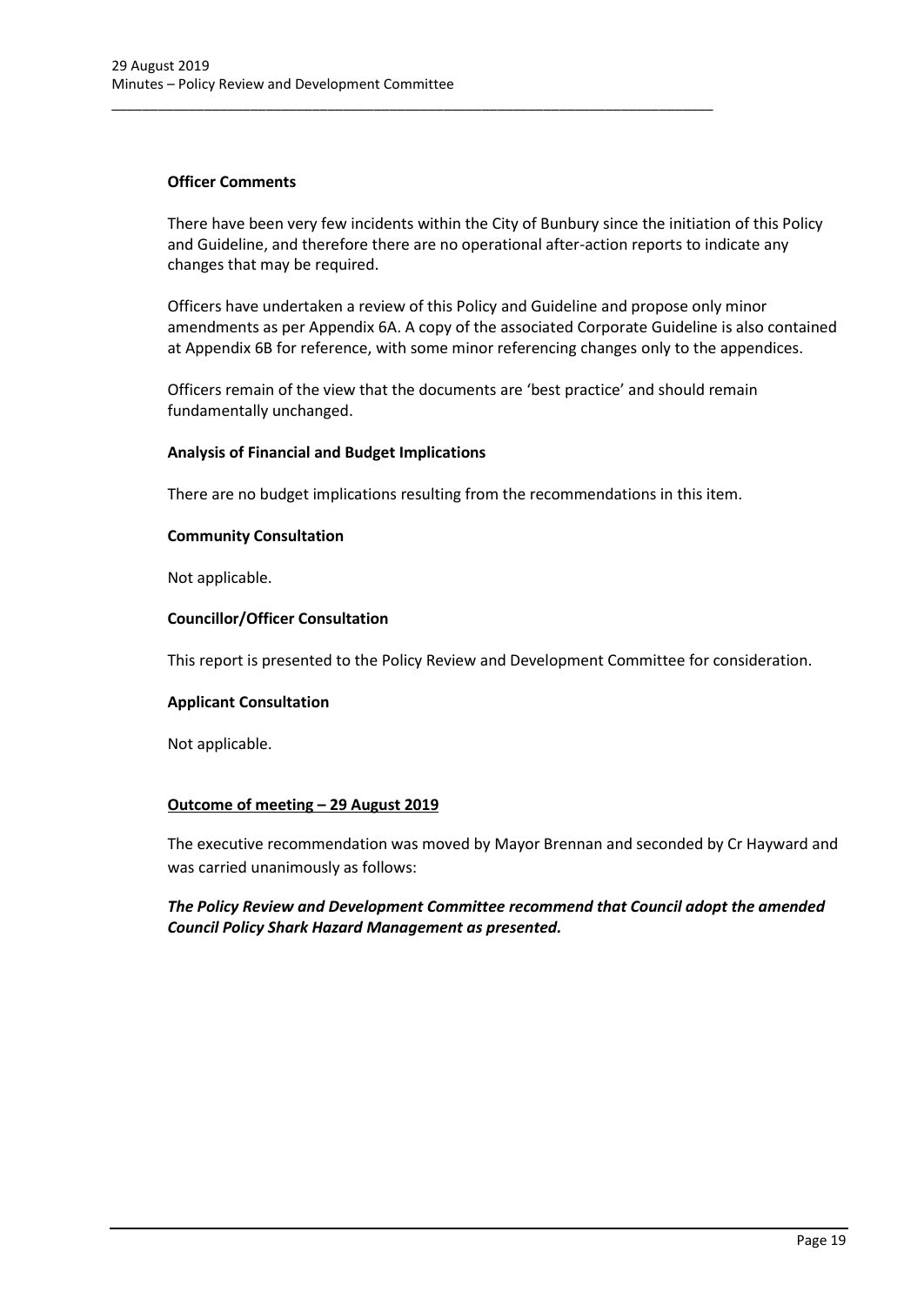## <span id="page-20-0"></span>**10.7 Review of Council Policy: Legal Representation for Elected Members and Employees**

\_\_\_\_\_\_\_\_\_\_\_\_\_\_\_\_\_\_\_\_\_\_\_\_\_\_\_\_\_\_\_\_\_\_\_\_\_\_\_\_\_\_\_\_\_\_\_\_\_\_\_\_\_\_\_\_\_\_\_\_\_\_\_\_\_\_\_\_\_\_\_\_\_\_\_\_\_\_

| <b>Applicant/Proponent:</b> | Internal                                                           |                                                       |  |                             |
|-----------------------------|--------------------------------------------------------------------|-------------------------------------------------------|--|-----------------------------|
| <b>Responsible Officer:</b> |                                                                    | Greg Golinski, Manager Governance                     |  |                             |
| <b>Responsible Manager:</b> |                                                                    | Greg Golinski, Manager Governance                     |  |                             |
| Executive:                  | James Shepherd, A/Director Strategy and Organisational Performance |                                                       |  |                             |
| <b>Authority/Discretion</b> |                                                                    | Advocacy                                              |  | Review                      |
|                             |                                                                    | Executive/Strategic                                   |  | Quasi-Judicial              |
|                             | ⊠                                                                  | Legislative                                           |  | <b>Information Purposes</b> |
| <b>Attachments:</b>         | Appendix 7A: Council Policy Legal Representation                   |                                                       |  |                             |
|                             |                                                                    | Appendix 7B: Corporate Guideline Legal Representation |  |                             |

#### **Summary**

This report is presented to the Policy Review and Development Committee (PRDC) to facilitate a review of current Council Policy – Legal Representation for Council Members and Employees.

## **Executive Recommendation**

The Policy Review and Development Committee recommend that Council note the review of existing Council Policy Legal Representation for Council Members and Employees, with no changes recommended.

#### *Voting Requirement: Simple Majority*

## **Strategic Relevance**

| Theme 4:       | Our City.                                                              |
|----------------|------------------------------------------------------------------------|
| Goal:          | Civic Leadership, partnerships and sound governance in delivering with |
|                | and for the community.                                                 |
| Objective 4.3: | Trusted Leadership and robust decision making.                         |

## **Background**

This policy was last reviewed in June 2017, and is presented to the PRDC for discussion and review as part of Council's policy review schedule.

## **Council Policy Compliance**

This report facilitates a review of an existing Council Policy.

## **Legislative Compliance**

N/A

## **Officer Comments**

The policy and associated corporate guideline outline the conditions upon which the City may cover the cost of legal representation for Elected Members and Officers where legal action has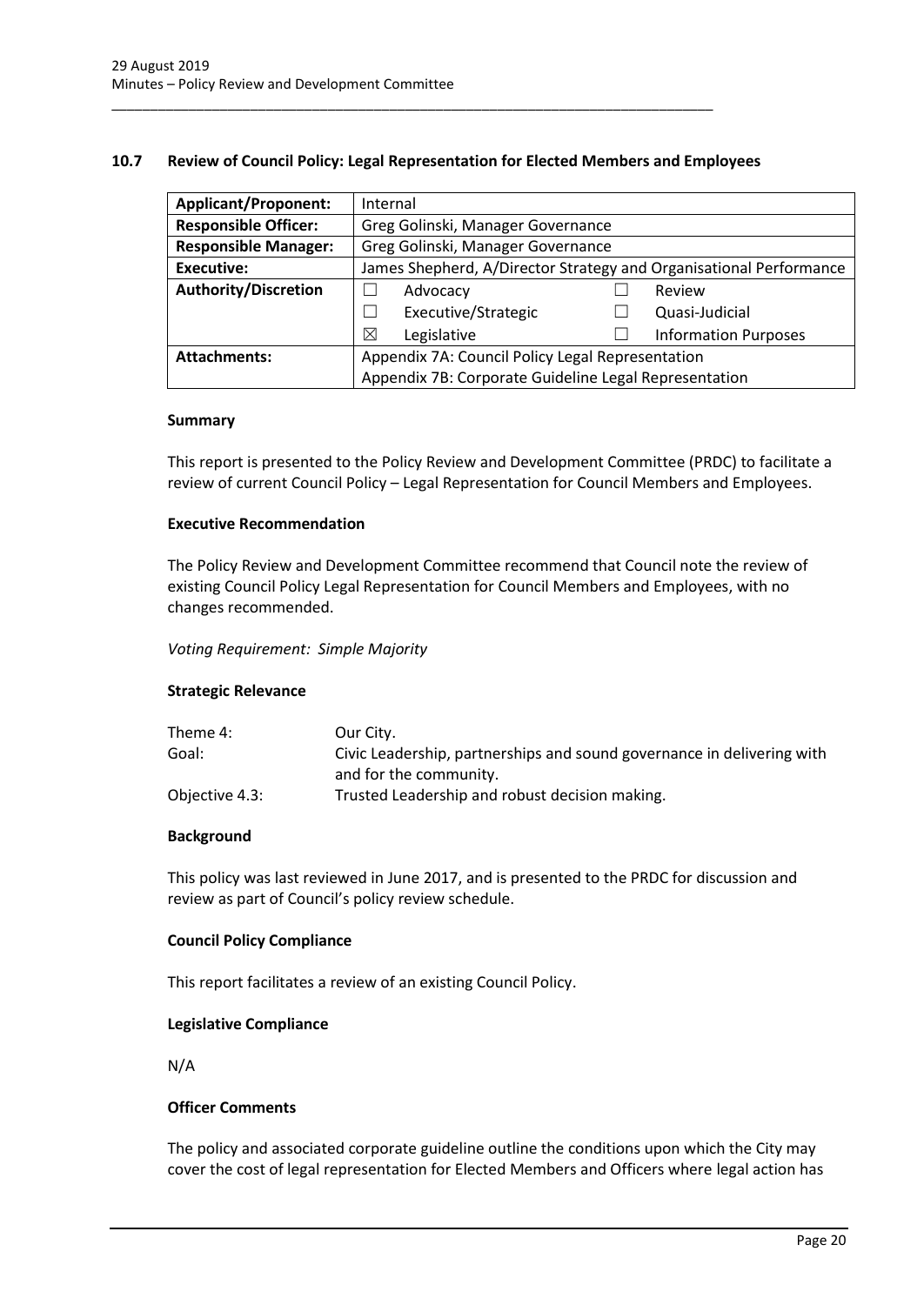been taken against them in relation to their role as either an Elected Member or employee of the City of Bunbury.

The policy and guideline reflect the Department of Local Government, Sport and Cultural Industries Operational Guideline #14 – Legal Representation for Council Members and Employees.

\_\_\_\_\_\_\_\_\_\_\_\_\_\_\_\_\_\_\_\_\_\_\_\_\_\_\_\_\_\_\_\_\_\_\_\_\_\_\_\_\_\_\_\_\_\_\_\_\_\_\_\_\_\_\_\_\_\_\_\_\_\_\_\_\_\_\_\_\_\_\_\_\_\_\_\_\_\_

Officers have undertaken a review of this policy and associated corporate guideline (appendices 7A and 7B respectively) and recommend no changes, noting that the departmental guideline remains unchanged since the last review of this policy.

## **Analysis of Financial and Budget Implications**

There are no budget implications resulting from the recommendations in this item.

#### **Community Consultation**

Not applicable.

## **Councillor/Officer Consultation**

This report is presented to the Policy Review and Development Committee for consideration.

#### **Applicant Consultation**

Not applicable.

## **Outcome of meeting – 29 August 2019**

The executive recommendation was moved by Cr Hayward and seconded by Cr Brown and was carried unanimously as follows:

*The Policy Review and Development Committee recommend that Council note the review of existing Council Policy Legal Representation for Council Members and Employees, with no changes recommended.*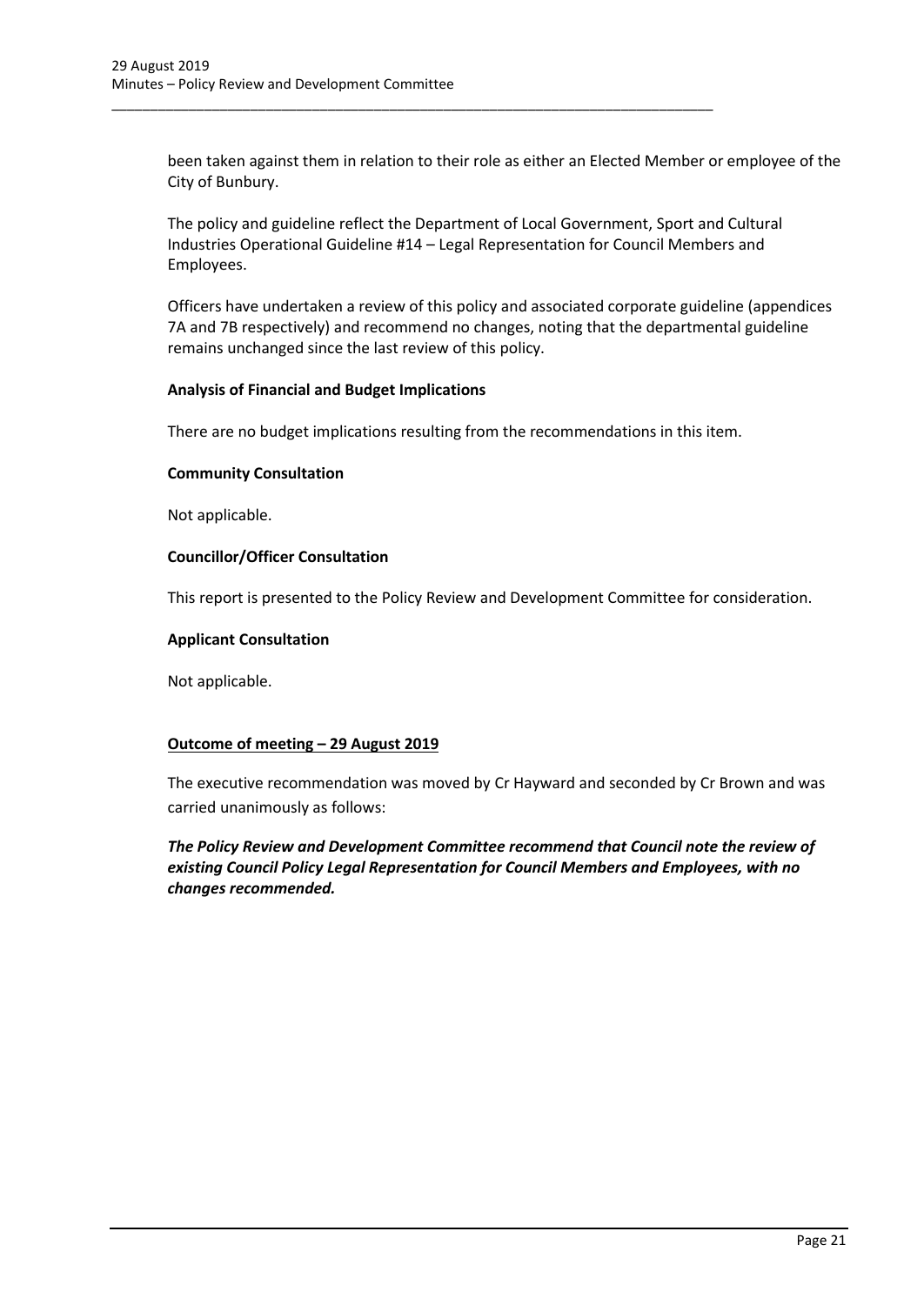## <span id="page-22-0"></span>**10.8 Review of Council Policy: Annual Performance and Salary Review**

\_\_\_\_\_\_\_\_\_\_\_\_\_\_\_\_\_\_\_\_\_\_\_\_\_\_\_\_\_\_\_\_\_\_\_\_\_\_\_\_\_\_\_\_\_\_\_\_\_\_\_\_\_\_\_\_\_\_\_\_\_\_\_\_\_\_\_\_\_\_\_\_\_\_\_\_\_\_

| <b>Applicant/Proponent:</b> |                                                                    | Internal                                    |  |                             |
|-----------------------------|--------------------------------------------------------------------|---------------------------------------------|--|-----------------------------|
| <b>Responsible Officer:</b> |                                                                    | Odetta Robertson, Manager People and Safety |  |                             |
| <b>Responsible Manager:</b> |                                                                    | Odetta Robertson, Manager People and Safety |  |                             |
| Executive:                  |                                                                    | Mal Osborne, Chief Executive Officer        |  |                             |
| <b>Authority/Discretion</b> |                                                                    | Advocacy                                    |  | Review                      |
|                             |                                                                    | Executive/Strategic                         |  | Quasi-Judicial              |
|                             | ⊠                                                                  | Legislative                                 |  | <b>Information Purposes</b> |
| <b>Attachments:</b>         | Appendix 8: Council Policy Annual Performance Appraisal and Salary |                                             |  |                             |
|                             | Review                                                             |                                             |  |                             |

#### **Summary**

This report is presented to the Policy Review and Development Committee (PRDC) to facilitate a review of current Council Policy – Annual Performance and Salary Review (Appendix 8).

## **Executive Recommendation**

The Policy Review and Development Committee recommend that Council revoke existing Council Policy Annual Performance and Salary Review.

*Voting Requirement: Simple Majority*

## **Strategic Relevance**

| Theme 4:       | Our City.                                                              |
|----------------|------------------------------------------------------------------------|
| Goal:          | Civic Leadership, partnerships and sound governance in delivering with |
|                | and for the community.                                                 |
| Objective 4.3: | Trusted Leadership and robust decision making.                         |

## **Background**

This policy was last reviewed in September 2017, and is presented to the PRDC for discussion and review as part of Council's policy review schedule.

## **Council Policy Compliance**

This report facilitates a review of an existing Council Policy.

## **Legislative Compliance**

*Local Government Act 1995 and Associated Regulations Salaries and Allowances Act 1975 and Associated Regulations Department of Local Government and Communities Guideline Number 10*

## **Officer Comments**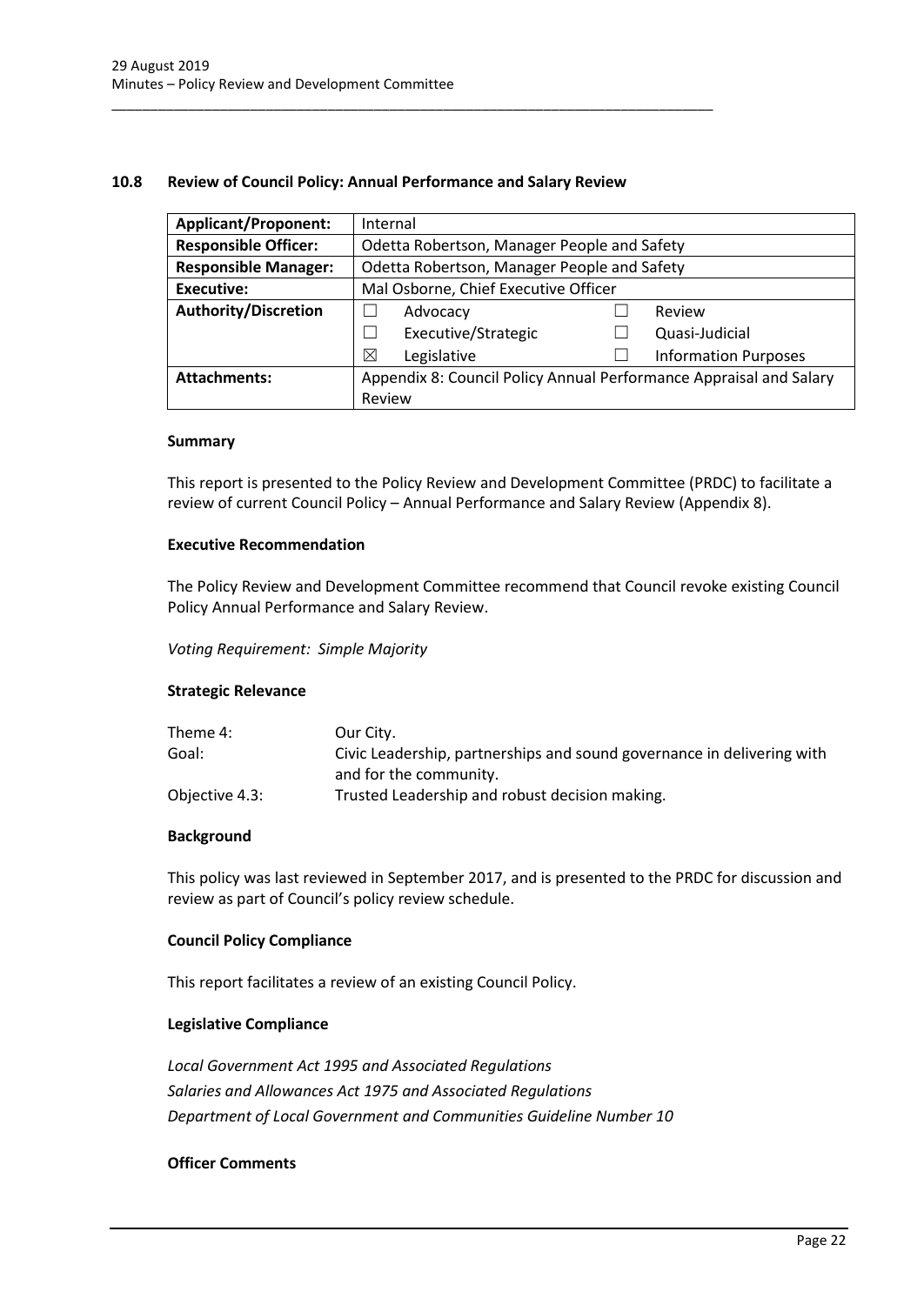Officers have reviewed the current policy, and consider that all the elements within the policy (with the exception of 1) are covered either through legislation or contractually through the CEO's employment contract.

\_\_\_\_\_\_\_\_\_\_\_\_\_\_\_\_\_\_\_\_\_\_\_\_\_\_\_\_\_\_\_\_\_\_\_\_\_\_\_\_\_\_\_\_\_\_\_\_\_\_\_\_\_\_\_\_\_\_\_\_\_\_\_\_\_\_\_\_\_\_\_\_\_\_\_\_\_\_

The one aspect that is not covered through legislation is the ability (currently) for the CEO to be able to appoint an Elected Member of their choosing to be a member of the CEO Performance Review Panel. The CEO has indicated that he is happy to forego this entitlement, and accordingly it is suggested the policy be revoked.

## **Analysis of Financial and Budget Implications**

There are no budget implications resulting from the recommendations in this item.

## **Community Consultation**

Not applicable.

## **Councillor/Officer Consultation**

This report is presented to the Policy Review and Development Committee for consideration.

## **Applicant Consultation**

Not applicable.

# **Outcome of meeting – 29 August 2019**

The executive recommendation was moved by Mayor Brennan and seconded by Cr Hayward and was carried unanimously as follows:

# *The Policy Review and Development Committee recommend that Council revoke existing Council Policy Annual Performance and Salary Review.*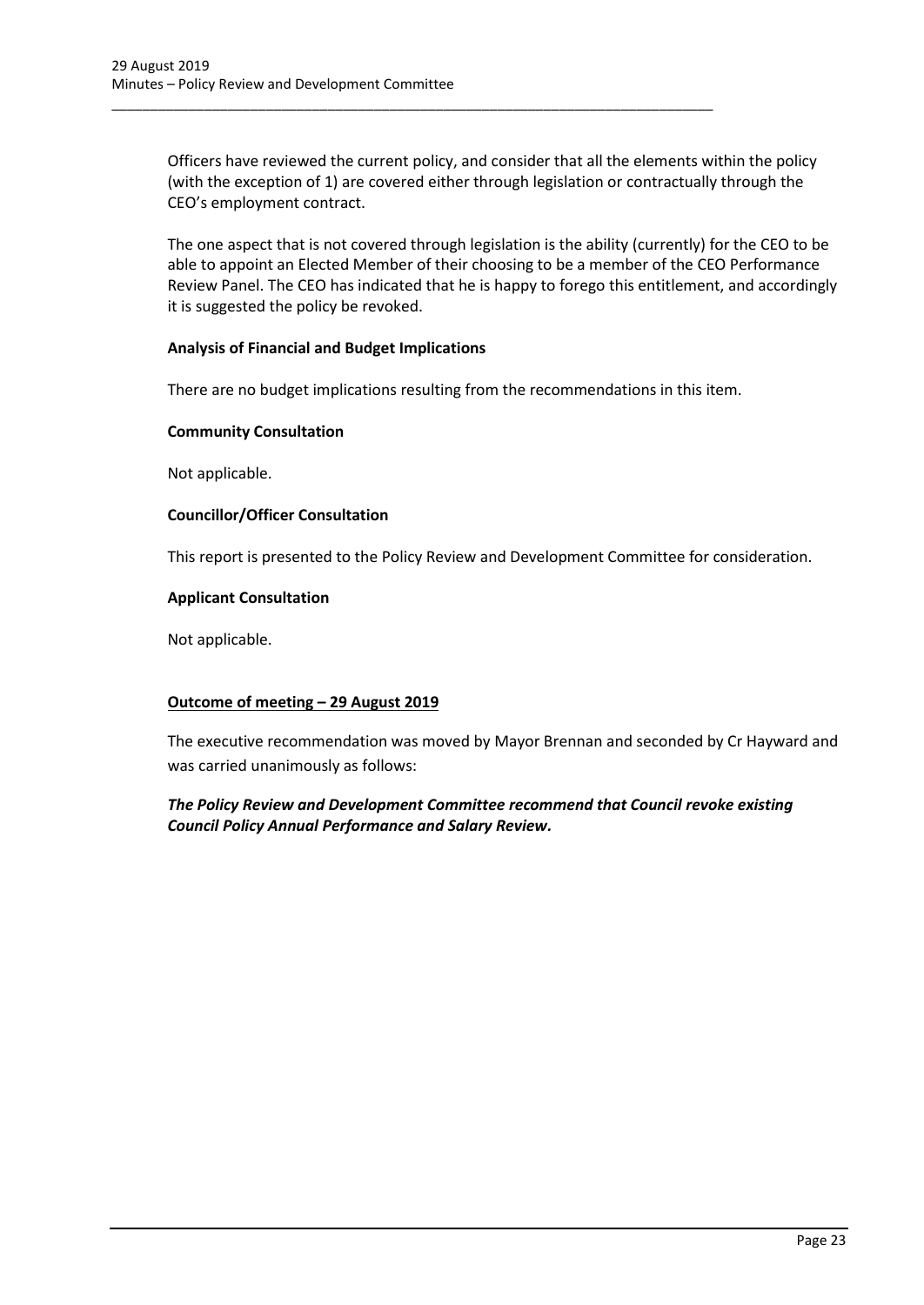## <span id="page-24-0"></span>**10.9 Amendments to Delegations**

| File Ref:                   | COB/373                                                             |                             |  |
|-----------------------------|---------------------------------------------------------------------|-----------------------------|--|
| <b>Applicant/Proponent:</b> | Internal                                                            |                             |  |
| <b>Responsible Officer:</b> | Leanne French, Senior Governance and Risk Officer                   |                             |  |
| <b>Responsible Manager:</b> | Greg Golinski, Manager Governance                                   |                             |  |
| <b>Executive:</b>           | James Shepherd, A/Director Strategy and Organisational Performance  |                             |  |
| <b>Authority/Discretion</b> | Advocacy                                                            | Review                      |  |
|                             | Executive/Strategic                                                 | Quasi-Judicial              |  |
|                             | ⊠<br>Legislative                                                    | <b>Information Purposes</b> |  |
| <b>Attachments:</b>         | Appendix 9A: Delegation 1.1.1 Appoint Authorised Persons            |                             |  |
|                             | Appendix 9B: Delegation 1.1.3 Disposal of Property                  |                             |  |
|                             | Appendix 9C: Delegation 1.1.13 Parking and Parking Facilities Local |                             |  |
|                             | Law                                                                 |                             |  |

## **Summary**

The purpose of this report is for Council to consider:

1. Amending delegation 1.1.1 Appoint Authorised Persons;

\_\_\_\_\_\_\_\_\_\_\_\_\_\_\_\_\_\_\_\_\_\_\_\_\_\_\_\_\_\_\_\_\_\_\_\_\_\_\_\_\_\_\_\_\_\_\_\_\_\_\_\_\_\_\_\_\_\_\_\_\_\_\_\_\_\_\_\_\_\_\_\_\_\_\_\_\_\_

- 2. Amending delegation 1.1.13 Disposal of Property; and
- 3. Adopting a new delegation in relation to the Parking and Parking Facilities Local Law.

Copies of the instruments of delegation for the 3 proposed amendments are at appendices 9A, 9B and 9C respectively.

## **Executive Recommendation**

That the Policy Review and Development Committee recommend Council:

- (a) Amend the power or Duty of Delegation 1.1.1 Appoint Authorised Persons by adding "Authority to appoint 'authorised officers' under Regulation 70(2) of the *Building Regulations 2012* and section 9.16 of the *Local Government Act 1995* for the purposes of issuing Building Act 2011 Infringement Notices in accordance with section 6(b) of the *Criminal Procedures Act 2004*. (Building Reg.70(2) prescribes s.9.10(1) of the Local Government Act 1995 as the enabling power for appointment of 'authorised officers'".
- (b) Amend conditions of Delegation 1.1.13 by adding "b. iv Where a lease is determined [s.3.58(3)] as the method of disposal, authority is: limited to any lease where the disposal value is less than \$10,000 p/a."
- (c) Adopt new delegation 1.1.19 Local Law Parking and Parking Facilities Local Law 2018: Authority to:

(a) prohibit or regulate by signs or otherwise the stopping and parking of any vehicle or class of person and vehicle, or both, but is to do so consistently with the provisions of this local law [cl.3.1(1)]

(b) establish, determine, vary and indicate by signs –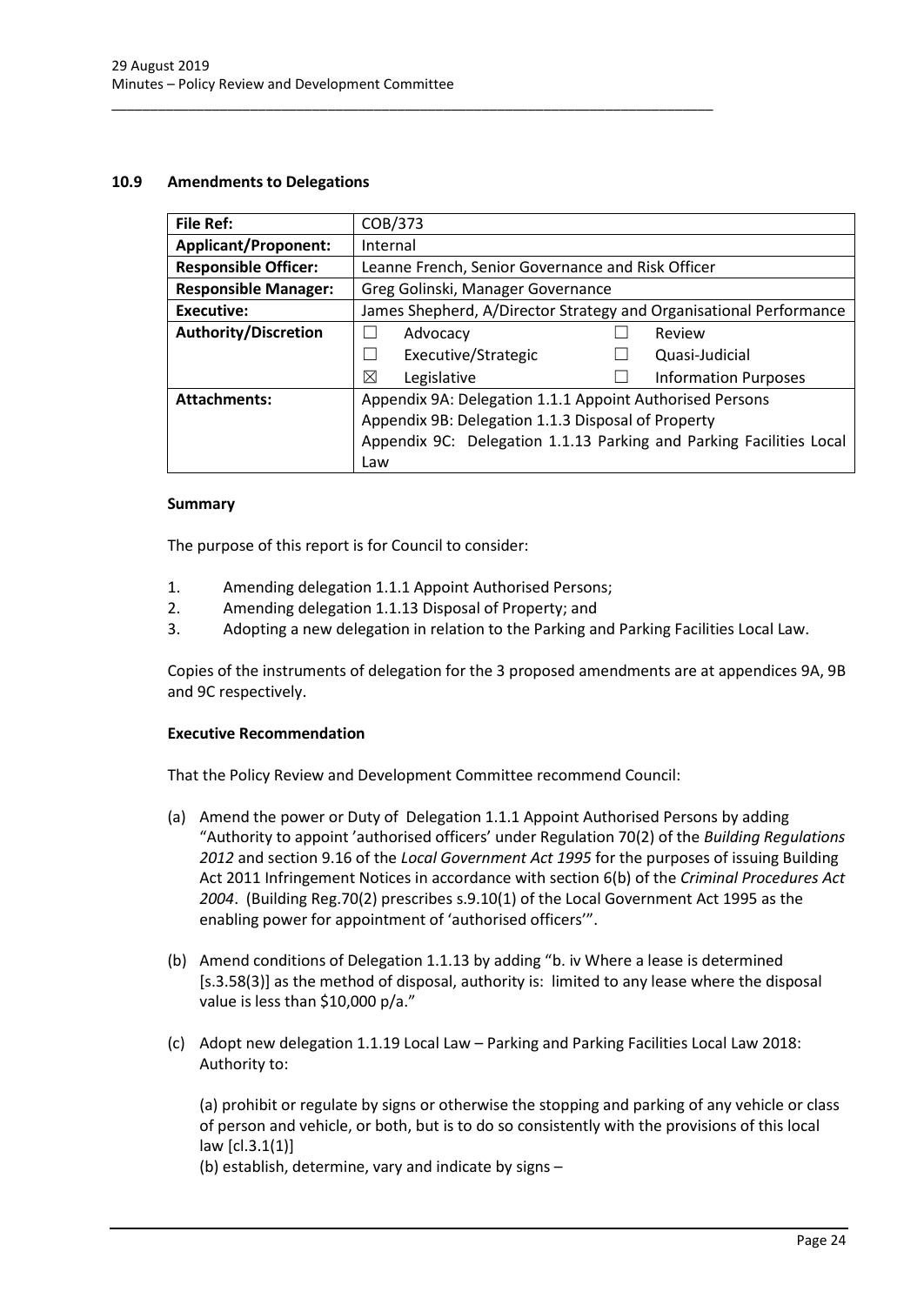(i) parking facilities; or

(ii) permitted times and conditions of stopping and parking which may vary with the locality; or

(iii) permitted persons who may stop or park their vehicles; or

- (iv) permitted classes of vehicles which may stop or park; and
- (v) the manner of stopping or parking [cl.3.1(2)]
- (c) erect signs according to the determination of cl. 3.1(1) and cl. 3.1(2)  $[cl.3.1(3)]$
- (d) approve an application to establish a work zone [cl. 4.13(2)]

\_\_\_\_\_\_\_\_\_\_\_\_\_\_\_\_\_\_\_\_\_\_\_\_\_\_\_\_\_\_\_\_\_\_\_\_\_\_\_\_\_\_\_\_\_\_\_\_\_\_\_\_\_\_\_\_\_\_\_\_\_\_\_\_\_\_\_\_\_\_\_\_\_\_\_\_\_\_

(e) issue to any member of the Council an Elected Member parking permit [7.8(1)]

(f) issue a parking permit [cl.8.3]

(g) revoke a parking permit [cl.8.9(1)]

## **Conditions**

Decisions on issuing a parking permit must be exercised in alignment with the restrictions outlined in cl 8.4, 8.5, 8.6 and 8.7 of the Parking and Parking Facilities Local Law 2018.

#### **Strategic Relevance**

| Theme 4       | Our City                                                               |
|---------------|------------------------------------------------------------------------|
| Goal          | Civic leadership, partnerships and sound governance in delivering with |
|               | and for the community.                                                 |
| Objective 4.3 | Trusted leadership and robust decision-making                          |

#### **Regional Impact Statement**

Not applicable

#### **Background**

A local government the size of the City of Bunbury cannot operate without utilising Council's power under the Act to delegate certain functions to either a committee of Council or the Chief Executive Officer. Delegations free up Council time to enable Elected Members to focus on representation, strategic planning, and community leadership, thereby enabling the Chief Executive Officer to efficiently implement Council resolutions and policy. The use of delegated authority means a large volume of routine work can be effectively managed and acted on promptly, which in turn facilitates efficient service delivery to the community.

## **Council Policy Compliance**

The City's Corporate Guideline Legislative Compliance applies.

#### **Legislative Compliance**

The following sections of legislation apply to when delegating powers or duties to the Chief Executive Officer:

- section 5.42(1) of the *Local Government Act 1995;*
- section 127 (1) and (3) of the *Building Act 2011;*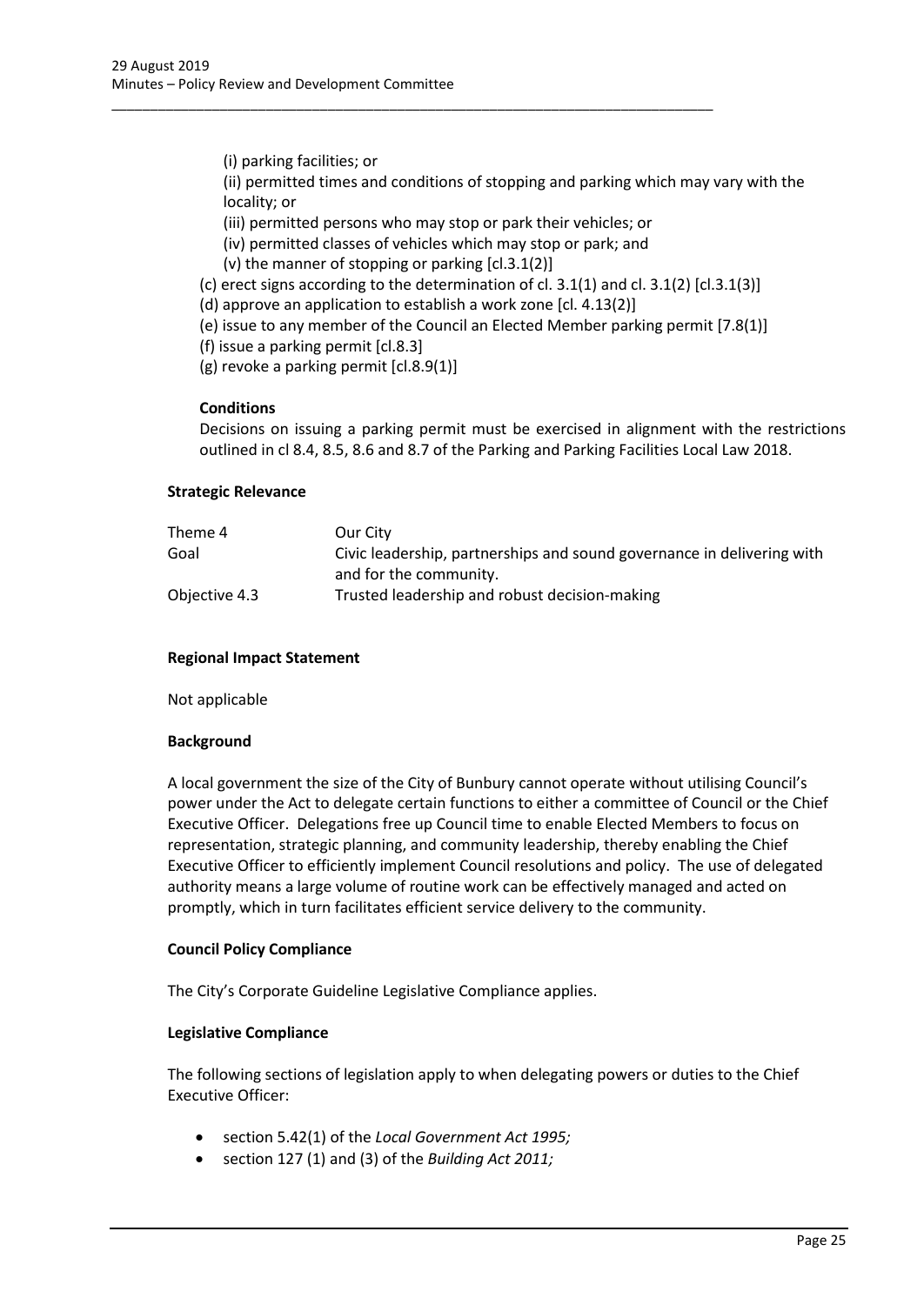## **Officer Comments**

Recent amendments to the *Building Regulations 2012* created new offences for which Local Government Permit Authorities may issue infringement notices. Building Regulation 70 was also amended, correcting its reference to and alignment with sections 9.19 and 9.20 of the *Local Government Act 1995*. Consequently, the Council Delegation to Appoint Authorised Persons (Reference 1.1.1) requires amending to authorise the CEO to appoint authorised officers for the purposes of issuing Building Act 2011 Infringement Notices.

\_\_\_\_\_\_\_\_\_\_\_\_\_\_\_\_\_\_\_\_\_\_\_\_\_\_\_\_\_\_\_\_\_\_\_\_\_\_\_\_\_\_\_\_\_\_\_\_\_\_\_\_\_\_\_\_\_\_\_\_\_\_\_\_\_\_\_\_\_\_\_\_\_\_\_\_\_\_

The City's Parking and Parking Facilities Local Law 2018 was amended on 11 December 2018, with committed undertakings on 2 April 2019. The Local law provides the local government with the power to do things in its discretion, such as prohibit or regular the stopping and parking of vehicles by signs. To enable the effective management of this discretion, a new delegation has been drafted for Council to authorise the CEO to carry out the prescribed delegated powers.

The Disposal of Property delegation authorises the CEO to dispose of property subject to conditions, pursuant to section 3.58 of the *Local Government Act 1995*. The Mayor recently made comment at Council Meeting that Council may be comfortable with the CEO authorising low value leases. Economic Development and Lands Officers have indicated that most airport leases and all sport and community leases are less than \$10,000 per annum. Therefore, the Disposal of Property delegation has been amended to provide the CEO with authority to dispose of property by way of lease limited to a disposal value of less than \$10,000 p/a. Any disposal of property by way of lease over this annual value would continue to be determined by Council.

## **Analysis of Financial and Budget Implications**

Nil

# **Community Consultation**

Nil

# **Elected Member/Officer Consultation**

Consultation has been undertaken with:

- Officers from the Sustainability, Planning and Development Department in regard to the building regulation changes;
- Officers from the Community Law, Safety & Emergency Management Department in regard to the Parking Local Law delegation; and
- Officers from the Economic Development and Lands Department in regard to the Disposal of property delegation.

## **Applicant Consultation**

Nil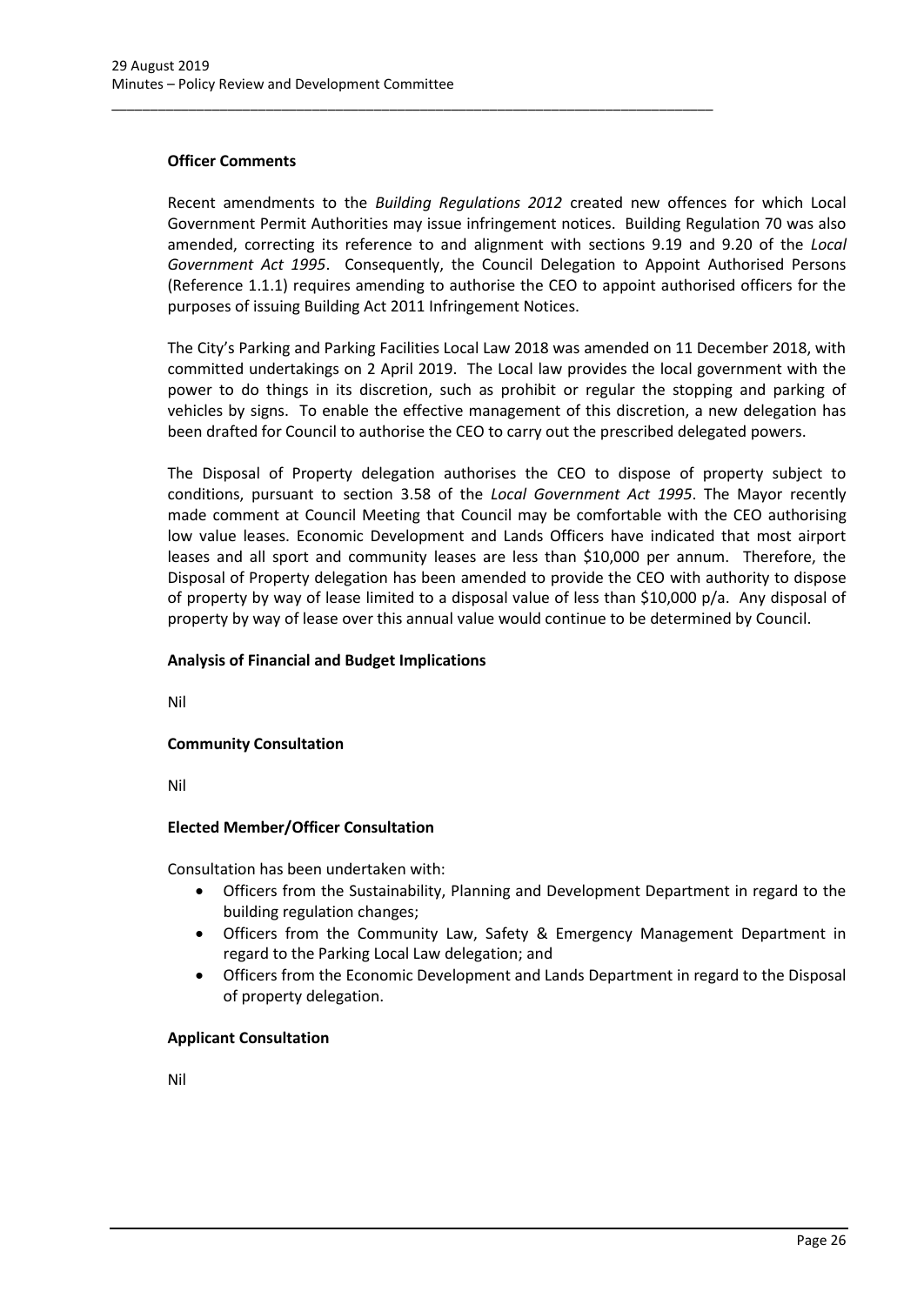# **Outcome of meeting – 29 August 2019**

The executive recommendation was moved by Cr Brown and seconded by Cr Hayward and was carried unanimously as follows:

*That the Policy Review and Development Committee recommend Council:*

\_\_\_\_\_\_\_\_\_\_\_\_\_\_\_\_\_\_\_\_\_\_\_\_\_\_\_\_\_\_\_\_\_\_\_\_\_\_\_\_\_\_\_\_\_\_\_\_\_\_\_\_\_\_\_\_\_\_\_\_\_\_\_\_\_\_\_\_\_\_\_\_\_\_\_\_\_\_

- *(a) Amend the power or Duty of Delegation 1.1.1 Appoint Authorised Persons by adding*  "Authority to appoint 'authorised officers' under Regulation 70(2) of the Building *Regulations 2012 and section 9.16 of the Local Government Act 1995 for the purposes of issuing Building Act 2011 Infringement Notices in accordance with section 6(b) of the Criminal Procedures Act 2004. (Building Reg.70(2) prescribes s.9.10(1) of the Local Government Act 1995 as the enabling power for appointment of 'authorised officers'".*
- *(b) Amend conditions of Delegation 1.1.13 by adding "b. iv Where a lease is determined*  [s.3.58(3)] as the method of disposal, authority is: limited to any lease where the disposal *value is less than \$10,000 p/a."*
- *(c) Adopt new delegation 1.1.19 Local Law – Parking and Parking Facilities Local Law 2018: Authority to:*

*(a) prohibit or regulate by signs or otherwise the stopping and parking of any vehicle or class of person and vehicle, or both, but is to do so consistently with the provisions of this local law [cl.3.1(1)]*

- *(b) establish, determine, vary and indicate by signs –*
	- *(i) parking facilities; or*

*(ii) permitted times and conditions of stopping and parking which may vary with the locality; or* 

- *(iii) permitted persons who may stop or park their vehicles; or*
- *(iv) permitted classes of vehicles which may stop or park; and*

*(v) the manner of stopping or parking [cl.3.1(2)]*

- *(c) erect signs according to the determination of cl. 3.1(1) and cl. 3.1(2) [cl.3.1(3)]*
- *(d) approve an application to establish a work zone [cl. 4.13(2)]*
- *(e) issue to any member of the Council an Elected Member parking permit [7.8(1)]*
- *(f) issue a parking permit [cl.8.3]*
- *(g) revoke a parking permit [cl.8.9(1)]*

*Conditions*

*Decisions on issuing a parking permit must be exercised in alignment with the restrictions outlined in cl 8.4, 8.5, 8.6 and 8.7 of the Parking and Parking Facilities Local Law 2018.*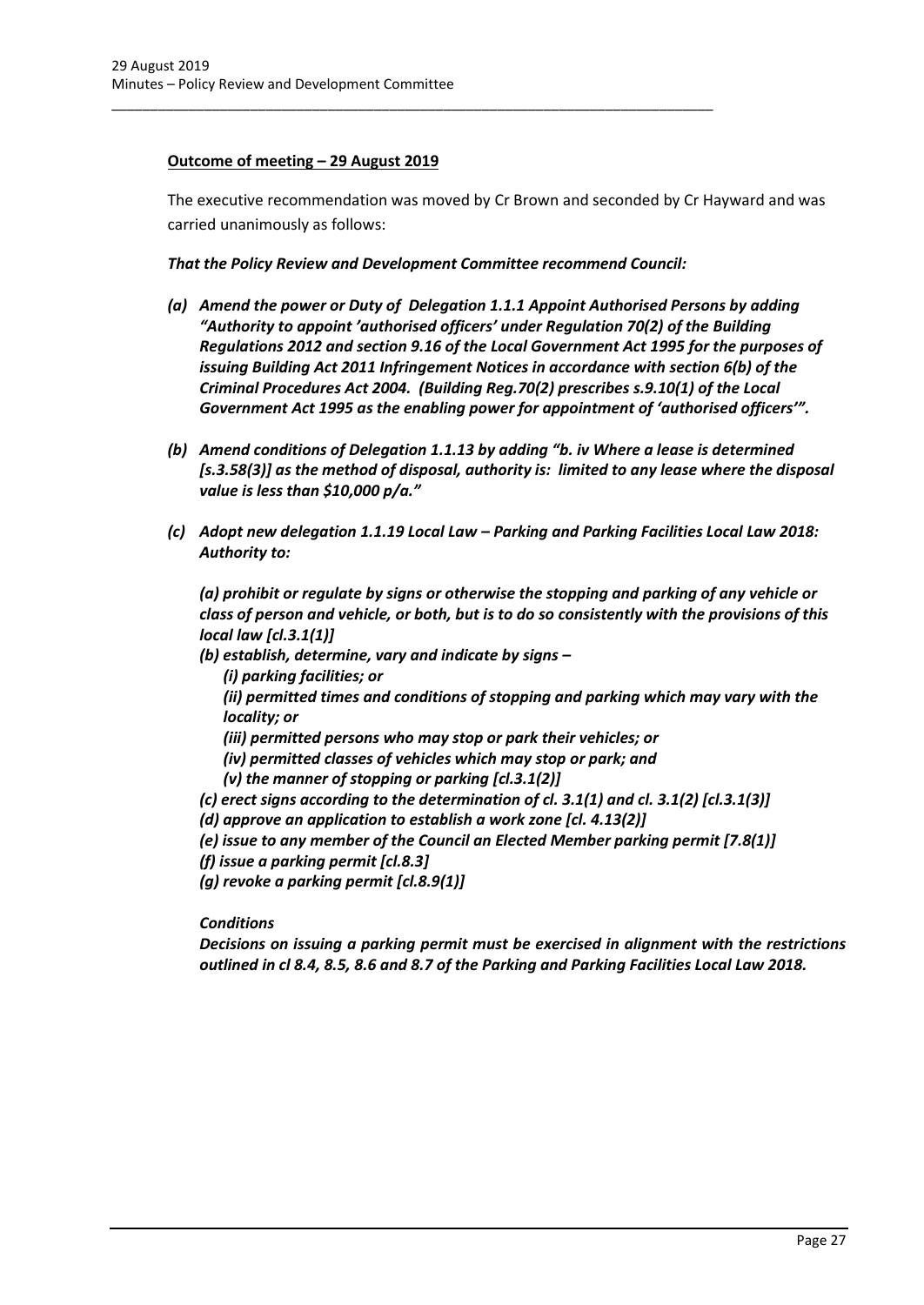## <span id="page-28-0"></span>**10.10 Review of Council Policy: Execution of Documents**

\_\_\_\_\_\_\_\_\_\_\_\_\_\_\_\_\_\_\_\_\_\_\_\_\_\_\_\_\_\_\_\_\_\_\_\_\_\_\_\_\_\_\_\_\_\_\_\_\_\_\_\_\_\_\_\_\_\_\_\_\_\_\_\_\_\_\_\_\_\_\_\_\_\_\_\_\_\_

| <b>File Ref:</b>            | COB/306                                                            |   |                             |  |
|-----------------------------|--------------------------------------------------------------------|---|-----------------------------|--|
| <b>Applicant/Proponent:</b> | Internal                                                           |   |                             |  |
| <b>Responsible Officer:</b> | Leanne French, Senior Governance and Risk Officer                  |   |                             |  |
| <b>Responsible Manager:</b> | Greg Golinski, Manager Governance                                  |   |                             |  |
| <b>Executive:</b>           | James Shepherd, A/Director Strategy and Organisational Performance |   |                             |  |
| <b>Authority/Discretion</b> | Advocacy                                                           | ⋉ | Review                      |  |
|                             | Executive/Strategic                                                |   | Quasi-Judicial              |  |
|                             | ⊠<br>Legislative                                                   |   | <b>Information Purposes</b> |  |
| <b>Attachments:</b>         | Appendix 10: Council Policy: Execution of Documents                |   |                             |  |

#### **Summary**

The purpose of this report is for the Committee to consider amending the Execution of Documents Council Policy.

## **Executive Recommendation**

That the Policy Review and Development Committee recommend that Council adopt the amended Execution of Documents Council Policy as presented.

*Voting Requirement: Simple Majority* 

## **Strategic Relevance**

| Theme 4       | Our City                                                               |
|---------------|------------------------------------------------------------------------|
| Goal          | Civic leadership, partnerships and sound governance in delivering with |
|               | and for the community.                                                 |
| Objective 4.3 | Trusted leadership and robust decision-making                          |

## **Regional Impact Statement**

Nil

#### **Background**

The Execution of Documents Council Policy was adopted on 26 June 2018, refer Council Decision 184/18.

For a document to be signed on behalf of Council, the common seal has to be affixed unless a person has been otherwise authorised by Council to do so. This is prescribed by section 9.49A of the *Local Government Act 1995*.

The Execution of Documents Council Policy created overarching authorisations to various City officers so that Council approval is not required every time a document needs to be signed. This power is different from a delegation, which enables any officer to exercise an express power or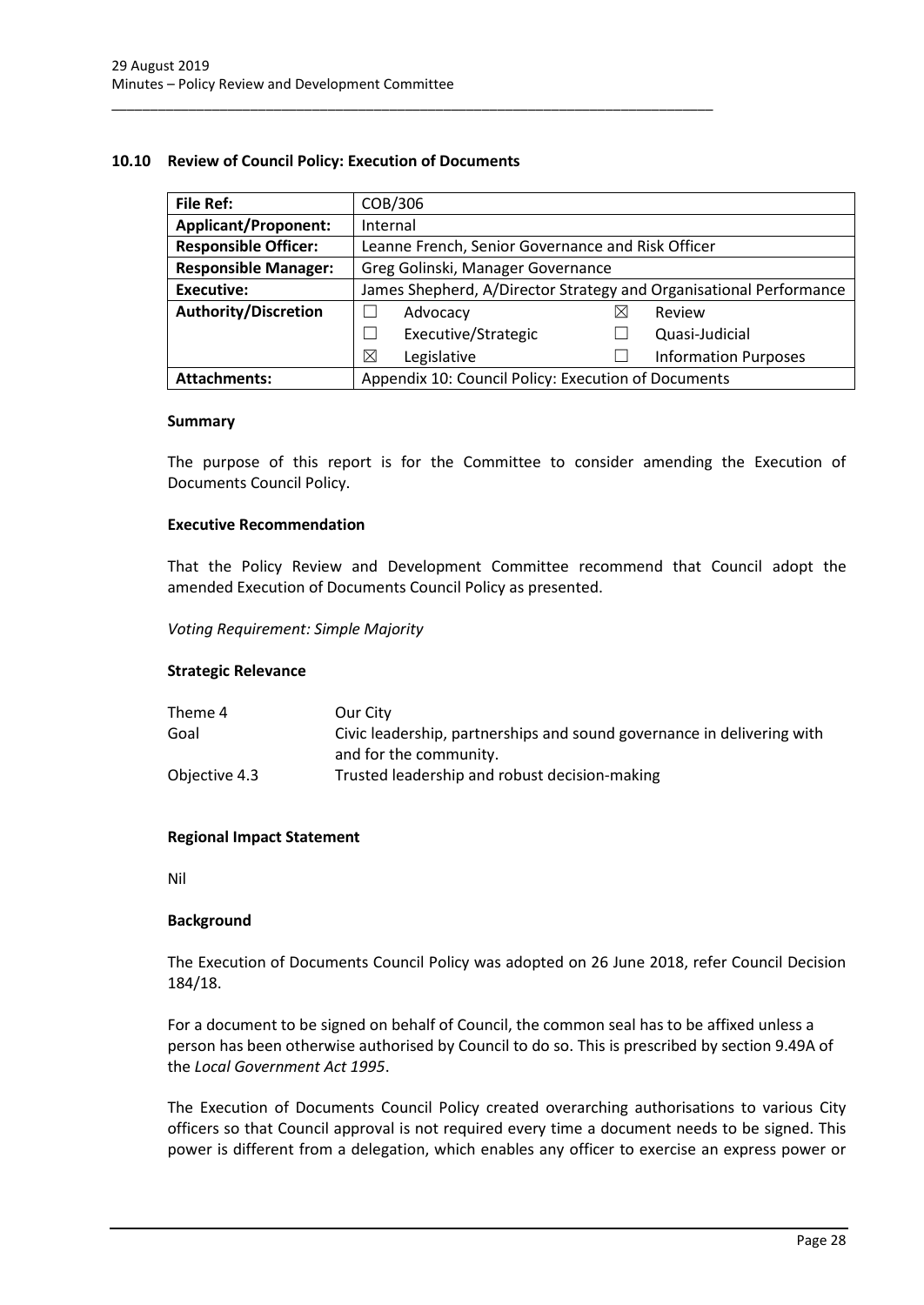duty. These authorisations merely set out the City officer who can sign the class of documents identified as part of fulfilling their duties.

## **Council Policy Compliance**

This report proposes a revision of the existing Execution of Documents Council Policy.

\_\_\_\_\_\_\_\_\_\_\_\_\_\_\_\_\_\_\_\_\_\_\_\_\_\_\_\_\_\_\_\_\_\_\_\_\_\_\_\_\_\_\_\_\_\_\_\_\_\_\_\_\_\_\_\_\_\_\_\_\_\_\_\_\_\_\_\_\_\_\_\_\_\_\_\_\_\_

## **Legislative Compliance**

Section 9.49A (4) of the *Local Government Act 1995* states that a local government may, by resolution, authorise the chief executive officer, another employee or an agent of the local government to sign documents on behalf of the local government, either generally or subject to conditions or restrictions specified in the authorisation.

## **Officer Comments**

The administrative burden of coordinating the affixing of the common seal is significant and inflexible, particularly when there is urgency to the execution of a document. Officers consider the reliance on the seal to execute documents as too great, and unnecessary in the modern organisational context. This Policy has enabled Council to move away from relying on the seal except for situations prescribed by law or where there is customary or political significance in doing so.

Documents are identified in the current system as Category 1A, 1B, 2 or 3 documents, depending on their significance. A recent review with City officers identified the need make minor amendments to Category 1(A) and 1(B) documents.

Within Category 1(A) the list of lease documents is expanded to include extensions of leases.

Within Category 1(B) in points (d), (e), and (f) the word licence is added to lease. An additional point (g) is also added to include surrender of lease/licence. The statement regarding the execution of documents identified as Category 1(B) is also amended to read:

"These documents will be executed by having the common seal affixed under the authorisation of Council (this Policy) with the affixing of the seal in the presence of and being attested to by the Mayor and CEO, CEO where delegated authority or pursuant to s9.49A(3)(b) of the Act, the Mayor and a senior employee authorised by the CEO to do so (the Director where the document is related to their area of responsibility).".

# **Analysis of Financial and Budget Implications**

There are no budget implications resulting from the recommendations in this item.

## **Community Consultation**

Not applicable.

## **Elected Member/Officer Consultation**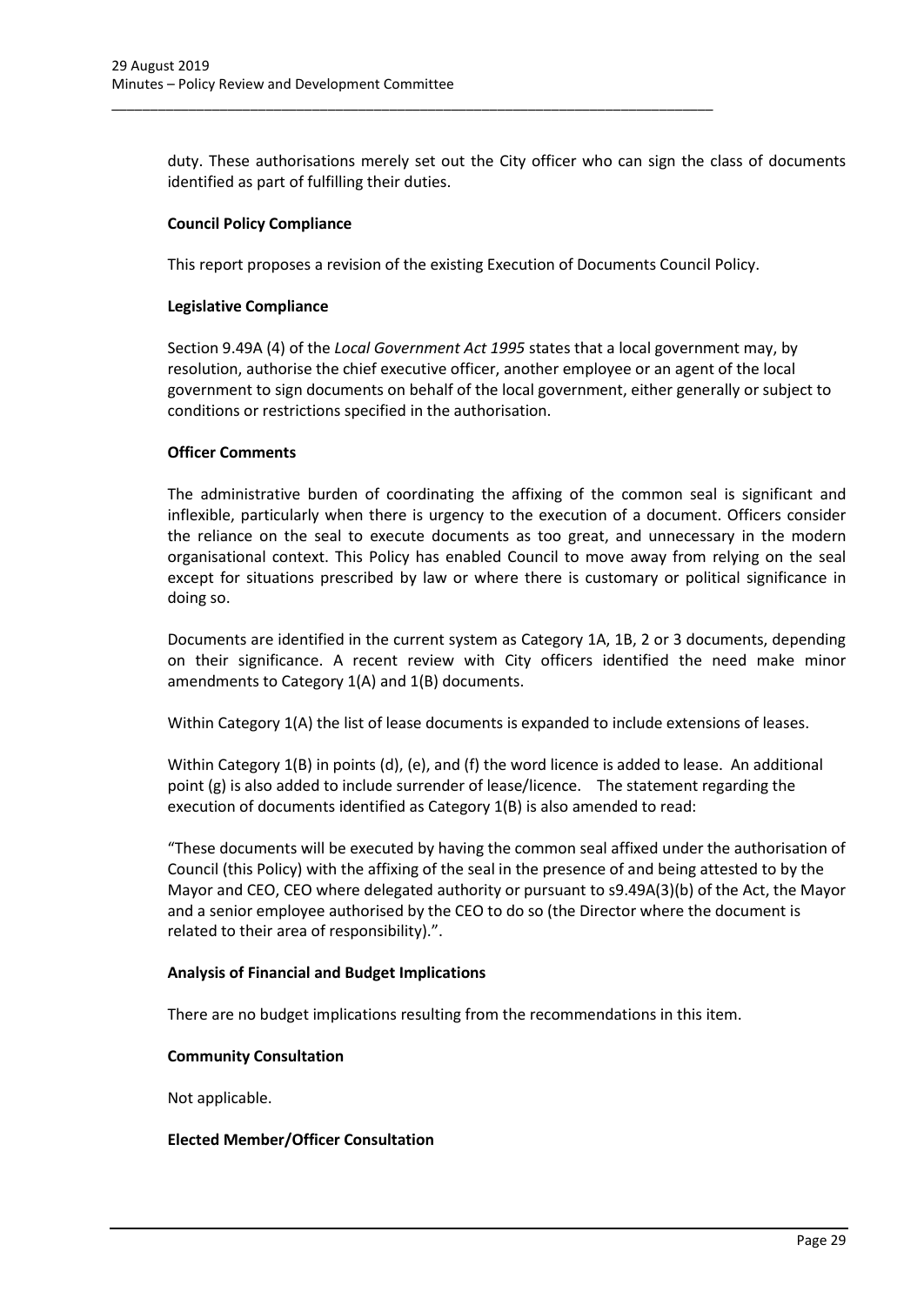Consultation has been undertaken with City Officers from the Department of Economic Lands and Development.

\_\_\_\_\_\_\_\_\_\_\_\_\_\_\_\_\_\_\_\_\_\_\_\_\_\_\_\_\_\_\_\_\_\_\_\_\_\_\_\_\_\_\_\_\_\_\_\_\_\_\_\_\_\_\_\_\_\_\_\_\_\_\_\_\_\_\_\_\_\_\_\_\_\_\_\_\_\_

## **Applicant Consultation**

Not applicable.

## **Timeline: Council Decision Implementation**

Any recommendations from the Committee will be presented to Council at the next round of meetings.

## **Outcome of meeting – 29 August 2019**

The executive recommendation was moved by Cr Hayward and seconded by Cr Brown and was carried unanimously as follows:

*That the Policy Review and Development Committee recommend that Council adopt the amended Execution of Documents Council Policy as presented.*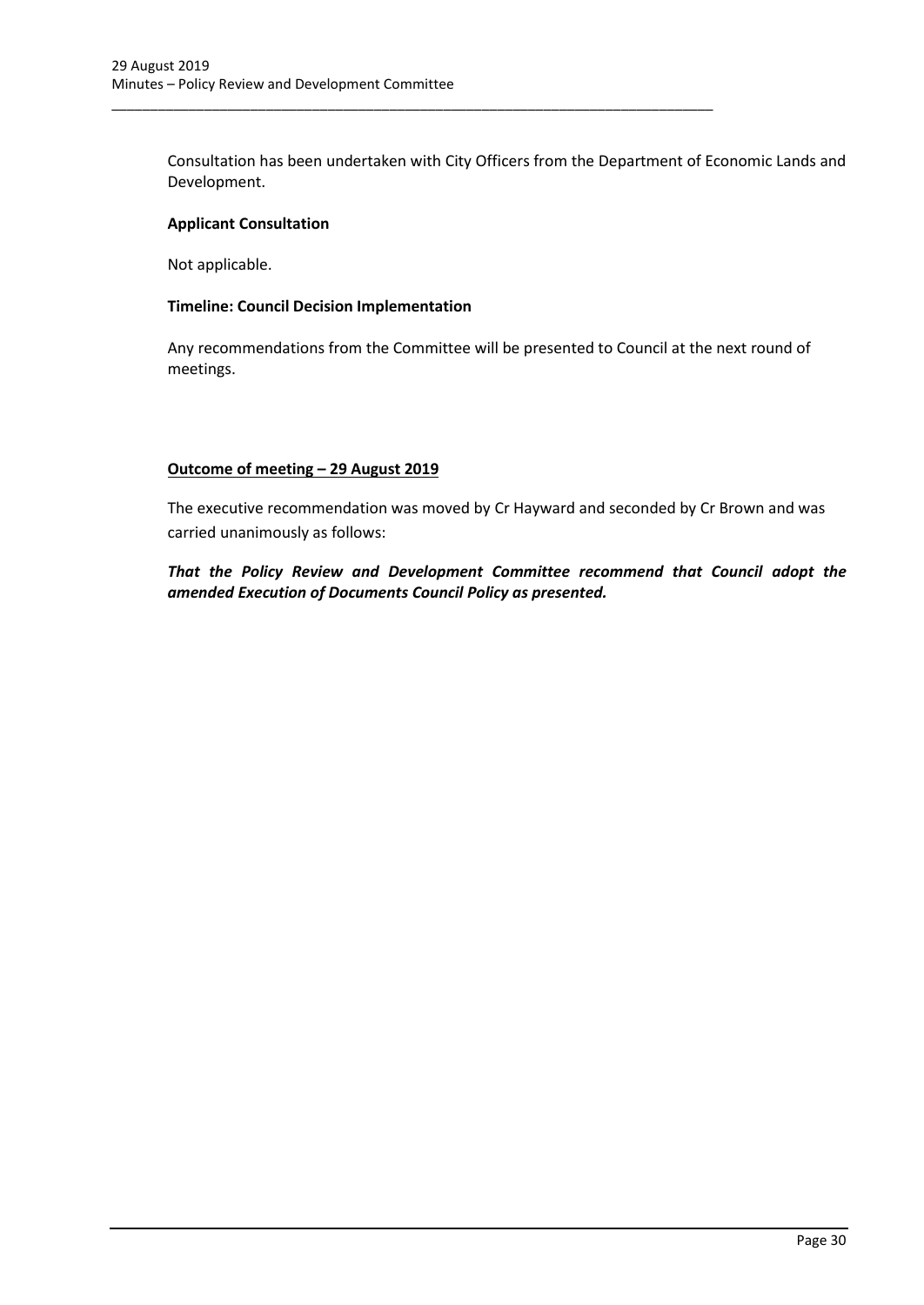## <span id="page-31-0"></span>**10.11 Motion on Notice Update – Smoking at the Koombana Bay Foreshore**

\_\_\_\_\_\_\_\_\_\_\_\_\_\_\_\_\_\_\_\_\_\_\_\_\_\_\_\_\_\_\_\_\_\_\_\_\_\_\_\_\_\_\_\_\_\_\_\_\_\_\_\_\_\_\_\_\_\_\_\_\_\_\_\_\_\_\_\_\_\_\_\_\_\_\_\_\_\_

| <b>Applicant/Proponent:</b> | Internal                                                     |  |  |
|-----------------------------|--------------------------------------------------------------|--|--|
| <b>Responsible Officer:</b> | Sarah Upton, Manager Community Law, Safety and Environmental |  |  |
|                             | Health                                                       |  |  |
| <b>Responsible Manager:</b> | Sarah Upton, Manager Community Law, Safety and Environmental |  |  |
|                             | Health                                                       |  |  |
| Executive:                  | Gary Barbour, Director Sustainable Communities               |  |  |
| <b>Authority/Discretion</b> | Review<br>Advocacy                                           |  |  |
|                             | Executive/Strategic<br>Quasi-Judicial                        |  |  |
|                             | ⊠<br><b>Information Purposes</b><br>Legislative              |  |  |
| <b>Attachments:</b>         | Nil                                                          |  |  |

#### **Summary**

The purpose of this report is to provide the Committee with an update regarding a Council motion relating to the creation of a local law to govern smoking on the Koombana Bay foreshore.

## **Executive Recommendation**

That the Policy Review and Development Committee note the information as presented.

*Voting Requirement: Simple Majority* 

## **Strategic Relevance**

| Theme 4       | Our City                                                               |
|---------------|------------------------------------------------------------------------|
| Goal          | Civic leadership, partnerships and sound governance in delivering with |
|               | and for the community.                                                 |
| Objective 4.3 | Trusted leadership and robust decision-making                          |

## **Regional Impact Statement**

Nil

## **Background**

At the Ordinary Council meeting held on 25 June 2019, Council resolved as follows in response to a motion on notice put by Cr Kelly (refer council decision 178/19):

- *1. That Council resolves to develop, adopt and apply a local law that bans the smoking of tobacco products at the Koombana Bay foreshore.*
- *2. That Council directs the CEO to draft an appropriate policy position and local law to enact part 1 of this motion.*

# **Council Policy Compliance**

Nil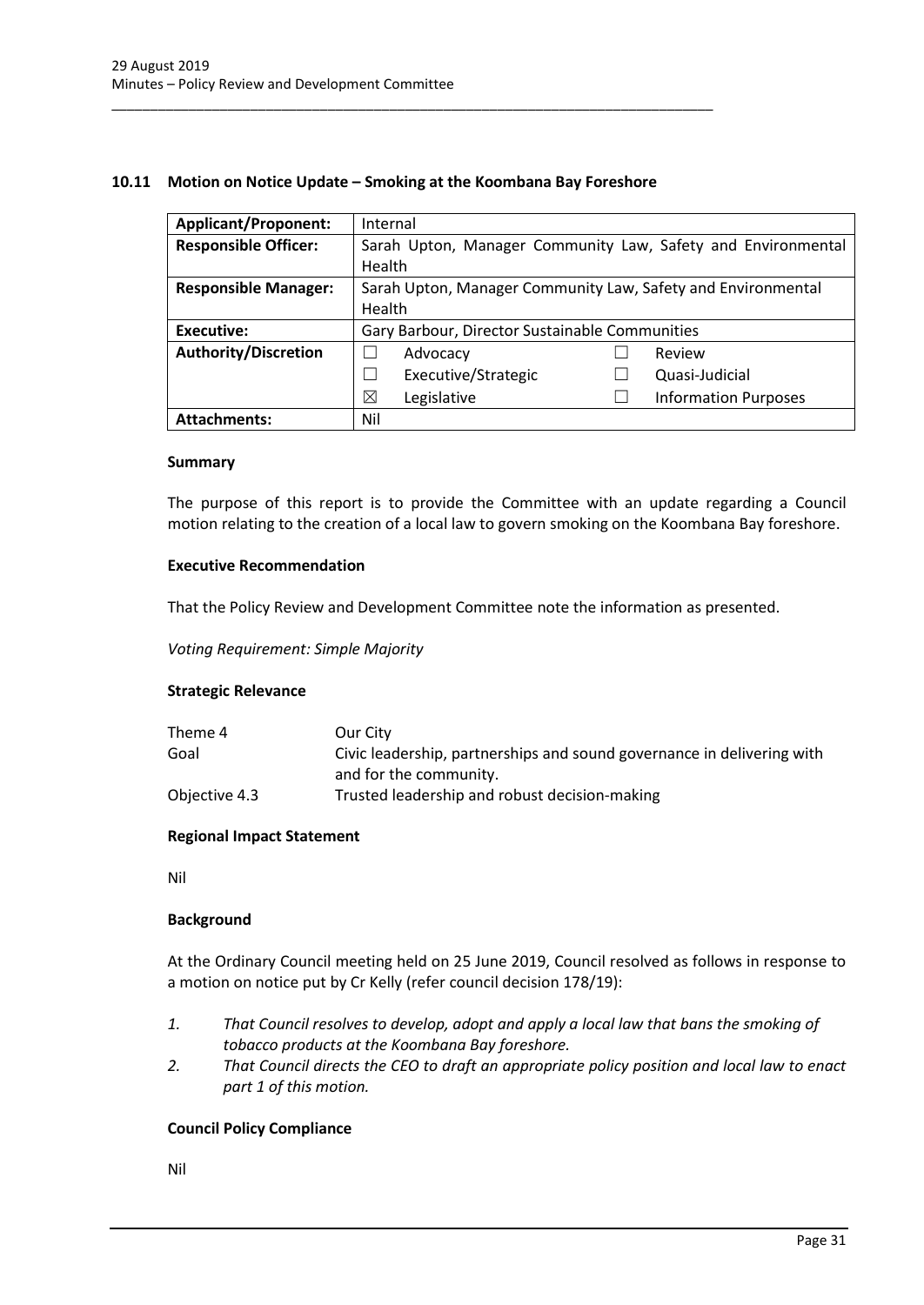\_\_\_\_\_\_\_\_\_\_\_\_\_\_\_\_\_\_\_\_\_\_\_\_\_\_\_\_\_\_\_\_\_\_\_\_\_\_\_\_\_\_\_\_\_\_\_\_\_\_\_\_\_\_\_\_\_\_\_\_\_\_\_\_\_\_\_\_\_\_\_\_\_\_\_\_\_\_

## **Legislative Compliance**

Nil

## **Officer Comments**

In enacting council decision 178/19, Officers propose to incorporate the requisite elements of the motion into a revised Local Government Property local law, which is currently being reviewed. This course of action is deemed to be most suitable, as desktop research of other local government local laws indicates that provisions around smoking are typically contained within Local Government Property local laws, as opposed to a standalone instrument that deals specifically with smoking. It is therefore felt that housing such provisions within a Local Government Property local law gives the best chance of success for such provisions to be approved by the Joint Standing Committee for Delegated Legislation.

It was hoped that the drafting of the revised/new local law would be complete in time for the current meeting of the Committee, however given the complexities in drafting an instrument that covers all areas of the City' operations, this has not been possible. Accordingly, a revised/new local law, which incorporates the requisite elements of council decision 178/19 will be presented to the next meeting of the Committee, which will be the first meeting post the October election.

## **Analysis of Financial and Budget Implications**

There are no budget implications resulting from the recommendations in this item.

# **Community Consultation**

Any future local law will be required to go through, as a minimum, the statutory 42 day advertising process.

## **Elected Member/Officer Consultation**

This information is provided to inform the Committee as to the status of the recent motion on notice adopted by Council (178/19).

## **Applicant Consultation**

Not applicable.

## **Timeline: Council Decision Implementation**

Any recommendations from the Committee will be presented to Council at the next round of meetings.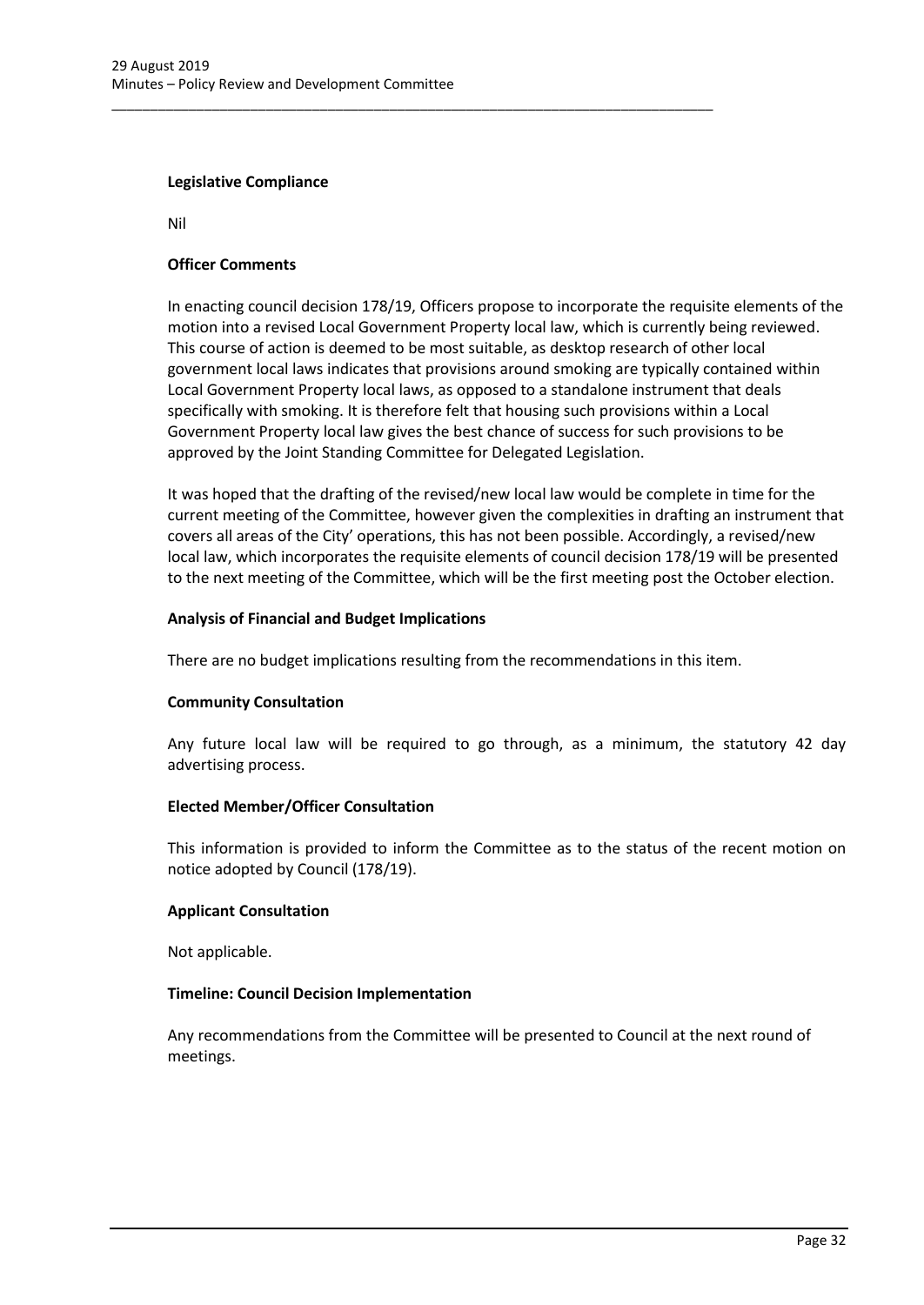# **Outcome of meeting – 29 August 2019**

General discussion took place in relation to this item, where it was suggested that a point 2 be added to the executive recommendation to ensure clarity that Council Decision 178/19 will be incorporated into the review of the Local Government Property local law.

The following motion was moved by Mayor Brennan and seconded by Cr Brown, and was carried unanimously as follows:

*That the Policy Review and Development Committee recommend that Council:*

\_\_\_\_\_\_\_\_\_\_\_\_\_\_\_\_\_\_\_\_\_\_\_\_\_\_\_\_\_\_\_\_\_\_\_\_\_\_\_\_\_\_\_\_\_\_\_\_\_\_\_\_\_\_\_\_\_\_\_\_\_\_\_\_\_\_\_\_\_\_\_\_\_\_\_\_\_\_

- *1. Note the information as presented.*
- *2. Note that the relevant elements of Council resolution 178/19 will be incorporated into the current review of the City of Bunbury Local Government Property local law, which will be presented to the Policy Review and Development Committee in November 2019.*